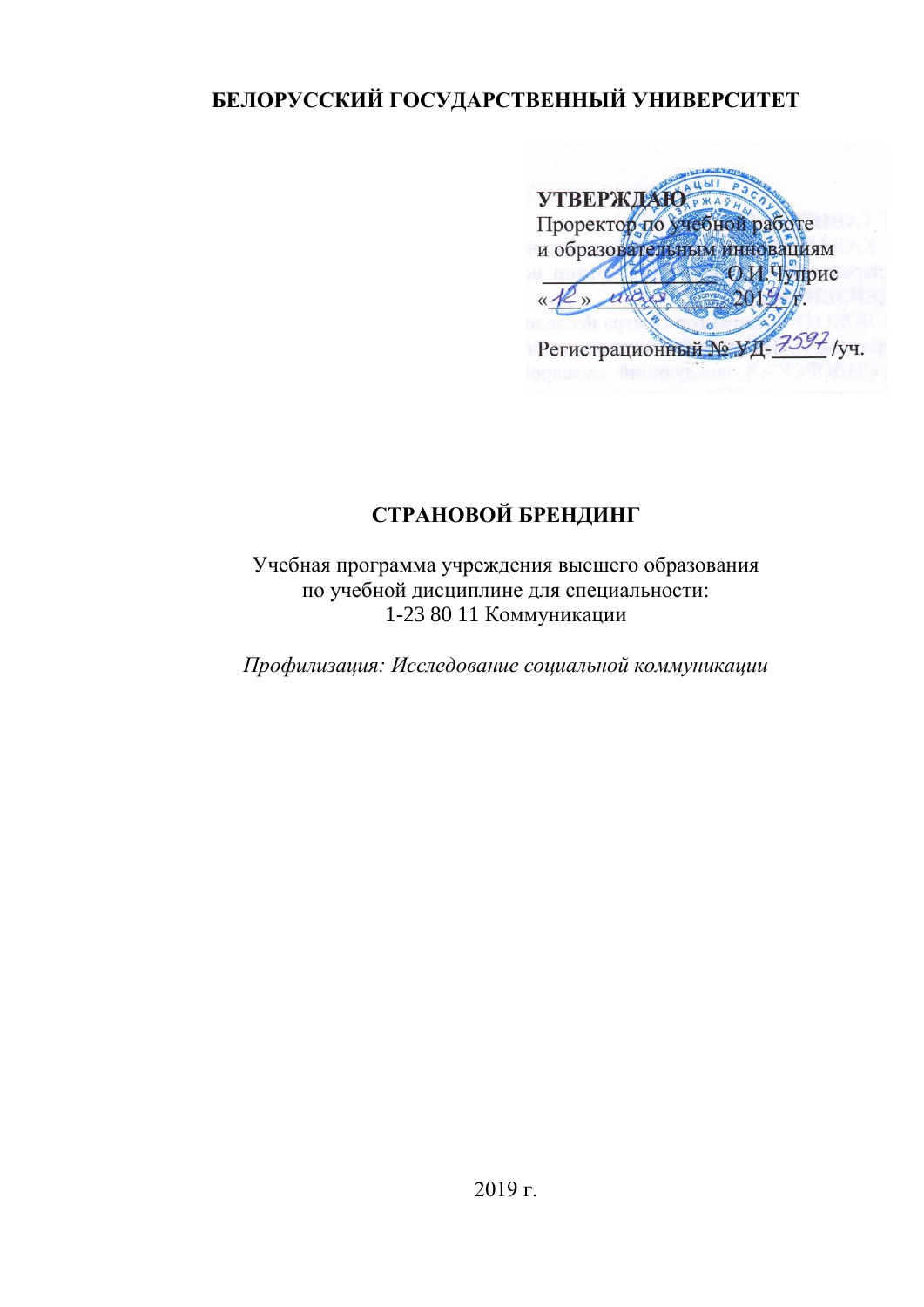Учебная программа составлена на основе:

ОСВО 1-23 80 11-2019 и учебного плана Е 23-085/уч. от 11.04.2019 г.

# **СОСТАВИТЕЛИ:**

И.И. КАЛАЧЕВА, зав. кафедрой социальной коммуникации Белорусского государственного университета, доктор ист. наук, доцент

#### **РЕЦЕНЗЕНТЫ:**

А.И. ЛОКОТКО, директор Центра исследований белорусской культуры, языка и литературы НАН Беларуси, доктор исторических наук, академик И.В. СИДОРСКАЯ, заведующий кафедрой социальных технологий и связей с общественностью, БГУ, доцент, кандидат филологических наук.

# **РЕКОМЕНДОВАНА К УТВЕРЖДЕНИЮ:**

Кафедрой социальной коммуникации (протокол № 13 от 03.05.2019 г.); Научно-методическим Советом БГУ (протокол № 5 от 28.06.2019)

> Заведующий кафедрой социальной коммуникации

И.И.Калачёва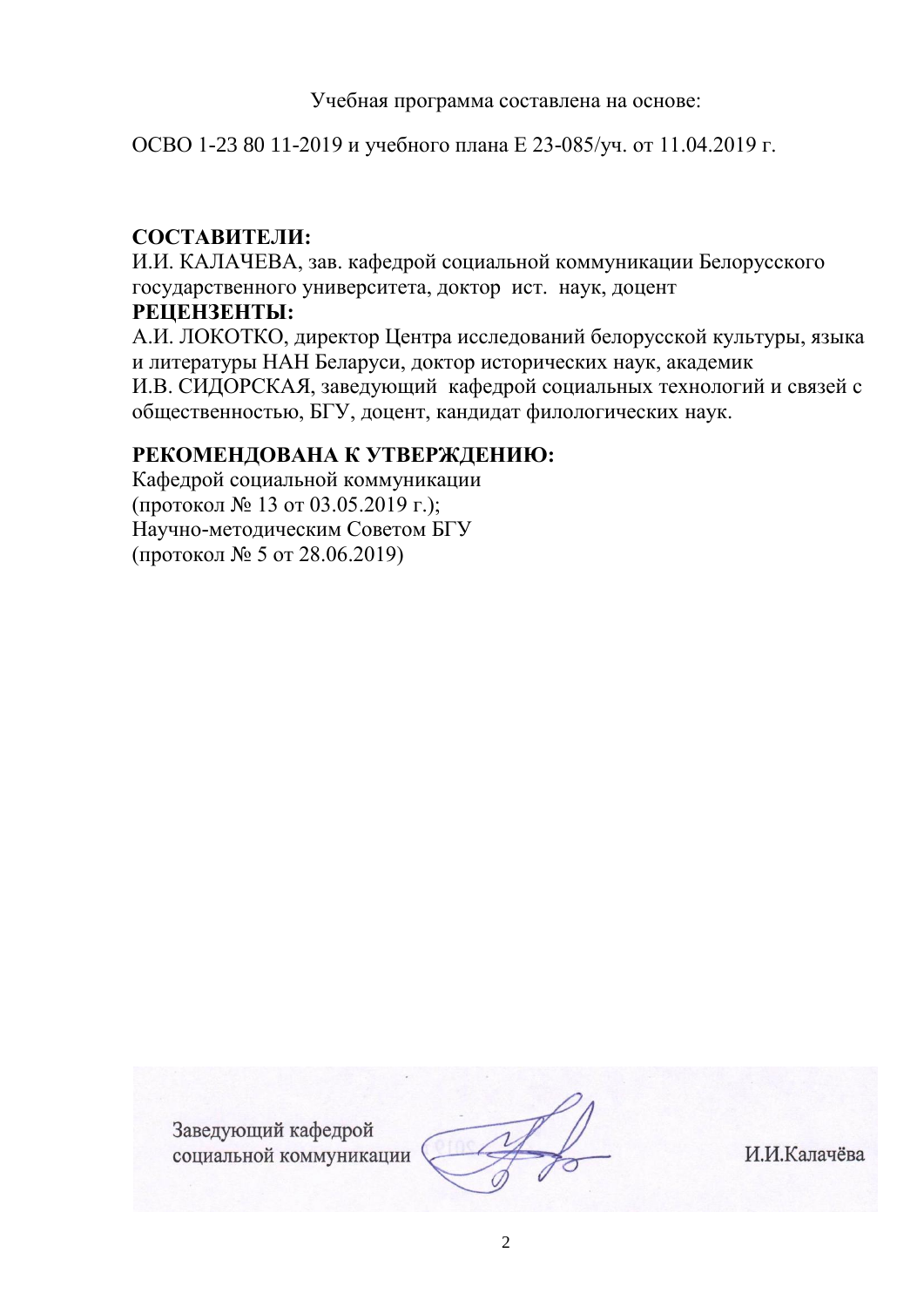**Цель** учебной дисциплины – формирование у магистрантов понимания специфики странового брендинга как коммуникативной технологии, освоение теоретических подходов и практических навыков по оценке страновых ресурсов в продвижении брендов и реализации задач по развитию инвестирования, туризма, национальных и экспортных товаров, в поддержке национальных талантов.

## **Задачи учебной дисциплины**:

1. Изучить сущность брендинга стран, территорий, регионов, городов, основные теории развития территорий, городов.

2. Определять место брендинга в системе маркетинговых, социологических, этнографических инструментов мониторинга с позиции современных тенденций развития стран, территорий, регионов, городов

3. Выявление субъектов и целей странового брендинга, определение специфики территориального брендинга (на примере разных стран)

4. Сформировать у магистрантов умение исследовать и анализировать ресурсы территорий, планировать коммуникационную поддержку продвижения бренда.

5. Анализировать эффективность брендов разных Европейских стран, Северной, Центральной и Южной Америки, Северной Евразии (России, Украины, Беларуси, Молдовы), Азии, Африки.

Учебная дисциплина относится к дисциплинам компонента учреждения высшего образования, модуля «Страновой брендинг и межкультурный диалог».

Учебная дисциплина читается во втором семестре и имеет непосредственную тематическую и предметную связь с такими учебными дисциплинами, как «Теория современной коммуникативистики», «Методология исследований в современной коммуникативистике», «Сравнительные социальные исследования».

Освоение учебной дисциплины «Страновой брендинг» должно обеспечить формирование следующих специальных компетенций.

СК-10. Уметь анализировать процессы формирования в массовом сознании представлений о странах и народах, конструировать этнокультурные образы, имиджи, бренды территорий, регионов и мест

В результате освоения учебной дисциплины магистрант должен: *знать*:

основные теории города, территории, региона, страны,

исследовательские подходы к брендингу территорий,

 место брендинга в системе маркетинговых инструментов развития стран,

особенности брендинга в разных странах,

 специфику брендинга историко-этнографических регионов Беларуси.

*уметь*: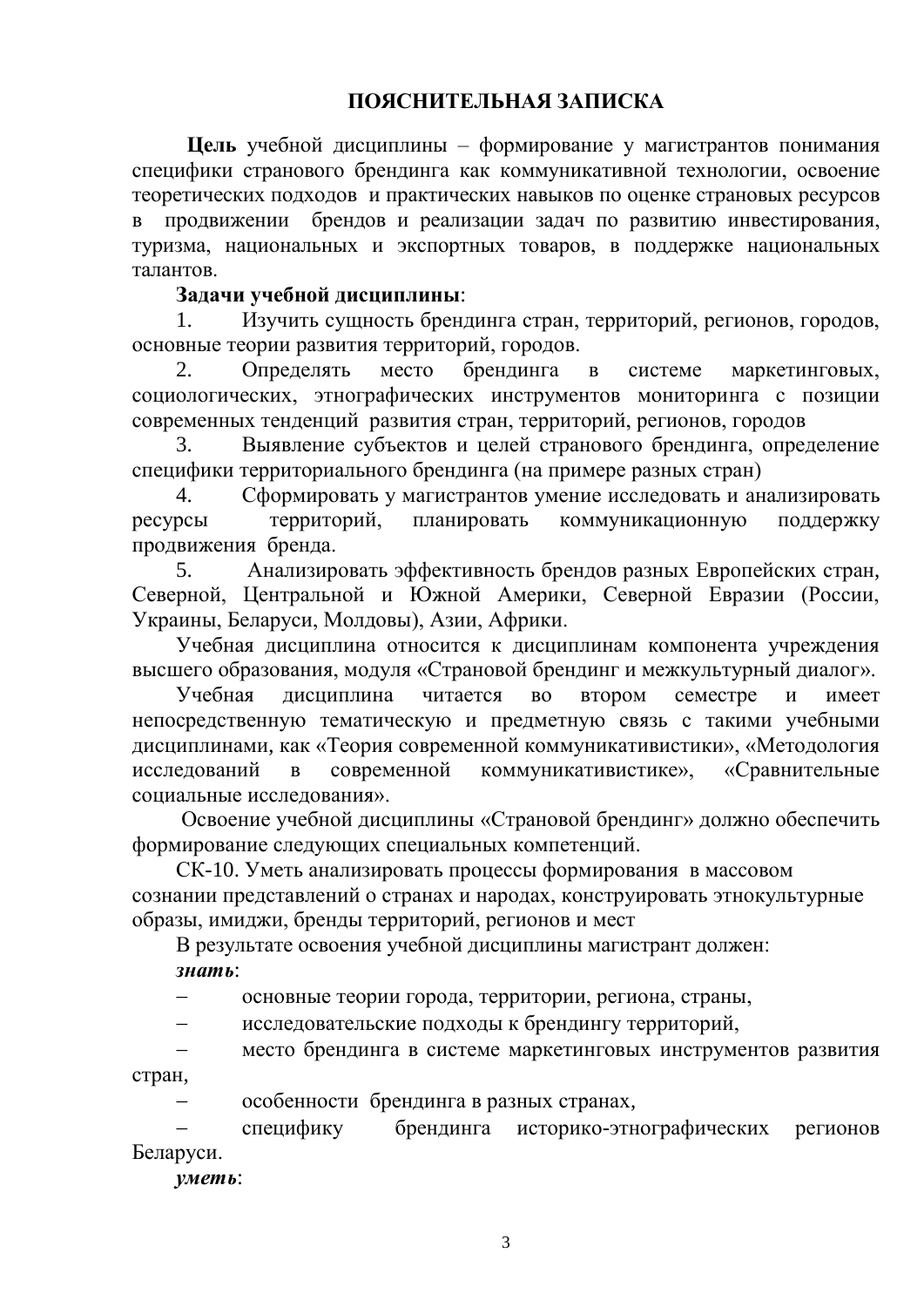– выявлять слабые и сильные стороны территории географического расположения страны,

– разработать концептуальную платформу территориального бренда,

– планировать коммуникационную поддержку продвижения страновых брендов.

#### *владеть:*

– навыками оценки потенциала территории и технологических ресурсов для продвижения территории, страны,

– навыками оценки эффективности деятельности по управлению брендами стран.

#### **Структура учебной дисциплины**

Дисциплина изучается во 2 семестре. Всего на изучение учебной дисциплины «Страновой брендинг» отведено для очной формы получения высшего образования – 148 часа, в том числе, 56 аудиторных часов, из них: лекции – 20 часов, практические занятия – 28 часов (из них 6 ч. ДО), управляемая самостоятельная работа – 8 часов.

Трудоемкость учебной дисциплины составляет 4 зачетные единицы. Форма текущей аттестации – **экзамен.**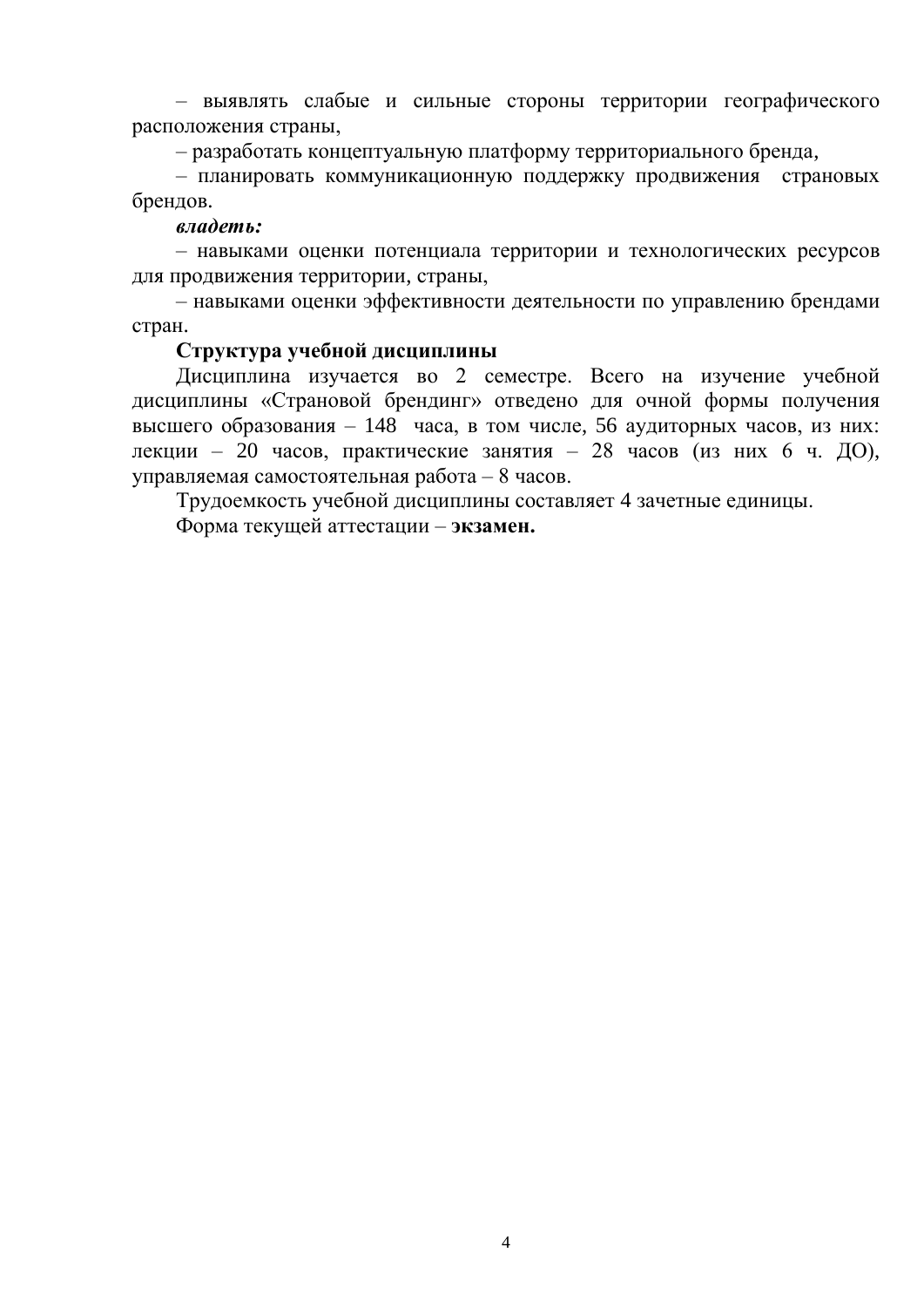#### **CONTENT OF EDUCATIONAL MATERIAL**

#### SECTION 1. THEORETICAL BASIS OF STATE BRANDING

#### *Topic 1.1.* **State branding: goals and objectives**

Introduction to the discipline, goals and objectives of the discipline, the subject of the discipline, its practical orientation. The development of a personal project as the theoretical and practical results of the course. Basic concepts of territorial branding and marketing, technologies and stages of development, connection with other concepts of communication problems in modern society.

Leading scientific and popular scientific publications on the problem. Foreign authors S. Anholt (Anholt, 2007, 2009; Anhalt, Hildreth, 2010), K. Dinnie (Dinnie, 2008; Dinnie, 2013), F. Kotler (Marketing of places ... , 2005) and others. Domestic authors D. Vizgalov, 2008, 2011, A. Pankrukhin, 2006, V. Tarasenko, P. Rodkin, 2016, etc.

The connection of the notions of territorial and regional branding, official communications, tourism branding.

#### *Topic 1.2.* **Territorial and regional branding**

The specifics of territorial branding, the main strategies and venues. National and state branding, regional branding, city branding. Classical and non-classical theories of the city. Theory of the city Of G. Zimmel. Postmodern theory of the city: F. Jameson. The theory of the global city of S. Sassen. The concept of the information city of M. Castells. The economy of the city and its impact on the dynamics of its development. Social aspects of city development: social segregation, migration. Cultural heritage and cultural practices as the branding potential of the city. Semiotics of the city. The idea of the creative city of Ch. Landry. New-York, Brno, Amsterdam, London, Hong Kong, Melbourne, Sidney, Lisbon, Moscow, St. Petersburg as the city brands. The specifics of tourism brands, the role of the cities. Brand building.

#### *Topic 1.3.* **The image of a state in the strategy of state branding**

The components of the state's image. State name. State symbols. The police outfit, the visual culture of state institutions and ministries. The design of national passport, national currency. The national postal service. Social advertising on corruption and government power abuse.

Geographical image of the state.The concept of geographical image of the territory, the main characteristics of the geographical images of the country. Examples of promoting the geographical image of the state.

The external image and the image of the state. The image of the state as seen by locals. S. Anholt's scheme of national brands. Pyramid image of territorial-state entity.

The image of Belarus: aspects of formation and promotion. The influence of the leader of the state on the country image.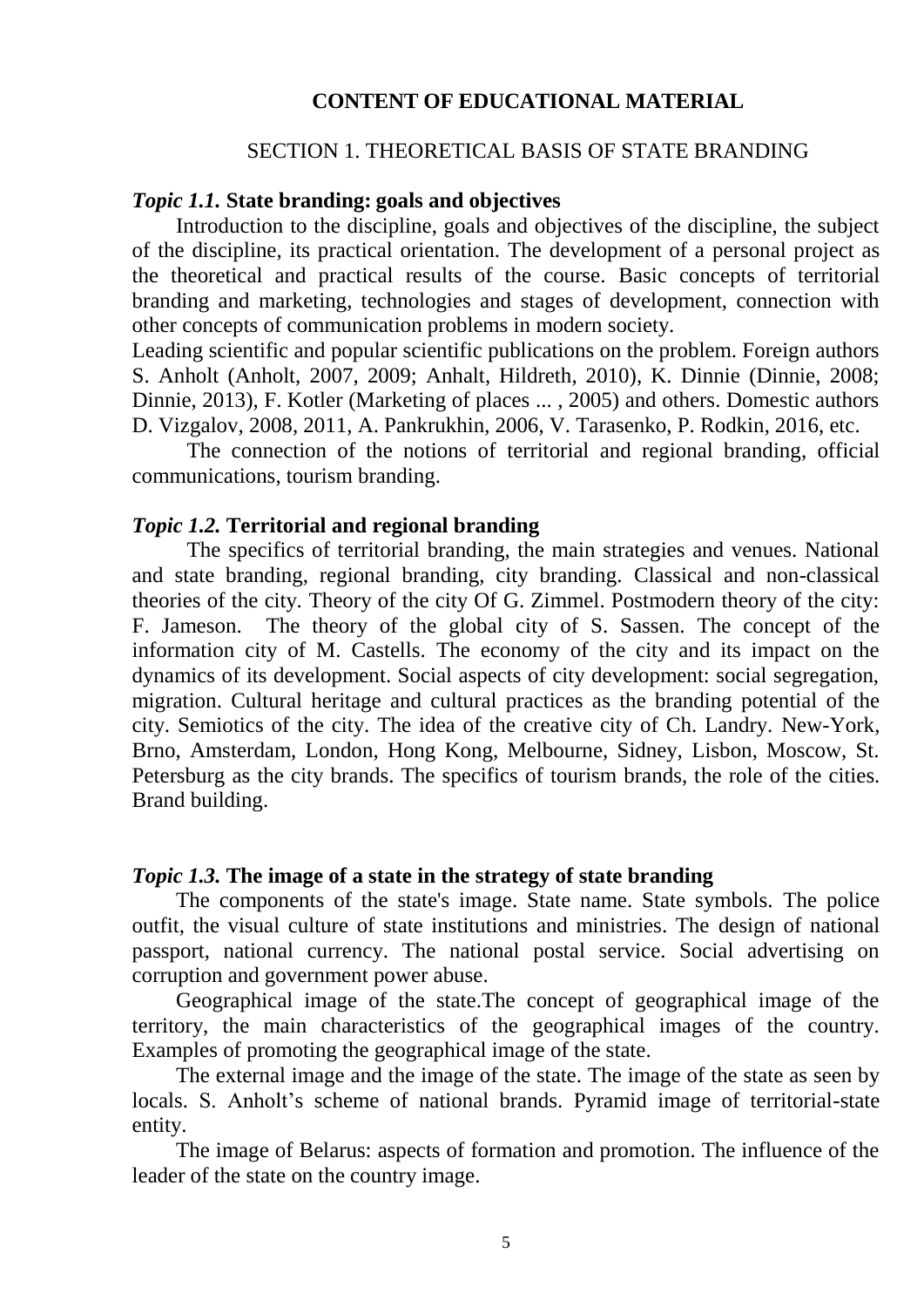The image of Russia: aspects of formation and promotion. The influence of the leader of the state on the image of the country.

The image of the USA: aspects of formation and promotion. The influence of the leader of the state on the image of the country.

## *Topic 1.4***. The brand advertisement in the social networks. Working with the new types of media**

The aspects of modern communication, its difference from the traditional mass media. The brand advertisement in the social networks, working with the new types of media, mobile content. Mass media publications, the role of mass media in building and positioning the state image. Narrative forms of geobranding. Daily life as a platform of creating ideas and brand development.

The tools for brand promotion: advertising, event marketing, direct mail, product placement, websites, exhibitions, etc.

S. Anholt's stage indices as a mechanism for evaluating the actions promoting a geobrand. Brand dynamics method for evaluating the connection between an audience and a brand. The potential and resources of a territorial, regional, state brand and its evaluation.

## SECTION 2. WORLDWIDE AND NATIONAL BRANDS. THE FEATURES OF PROMOTING TERRITORIES, REGIONS AND PLACES

### *Topic 2.1.* **The promotion of european states. The branding of major european states, cities, tourist attractions**

The "business cards" and territory markers: Spain, France, UK, Ireland, Scandinavian countries, Germany, Switzerland, Poland, Italy, etc. Famous architectural marvels, cultural buildings, natural and ecological features of the territories. The characteristics of the national product in the european countries. Famous people in politics, science, culture. Tourist attractions and places of leisure.

The tools of promoting the brands of european cities: Madrid, Paris, London, Dublin, Copenhagen, Stockholm, Oslo, Helsinki, Berlin, Bern, Warsaw, Rome, etc. Special events as a tool for promoting cities. Mass media, event marketing, direct mail, product placement, internet communications, exhibitions, etc. Culture and art as a means to promote the myths and legends of cities and places.

## *Topic 2.2.* **The promotion of northern, southern and central american states. The branding of major american states, cities, tourist attractions**

The "business cards" and territory markers: Canada, USA, Mexico, Cuba, Venezuela, Bolivia, Chili, Argentina, etc. Natural and ecological features and places and territories. The characteristics of the national product in Northern, Southern,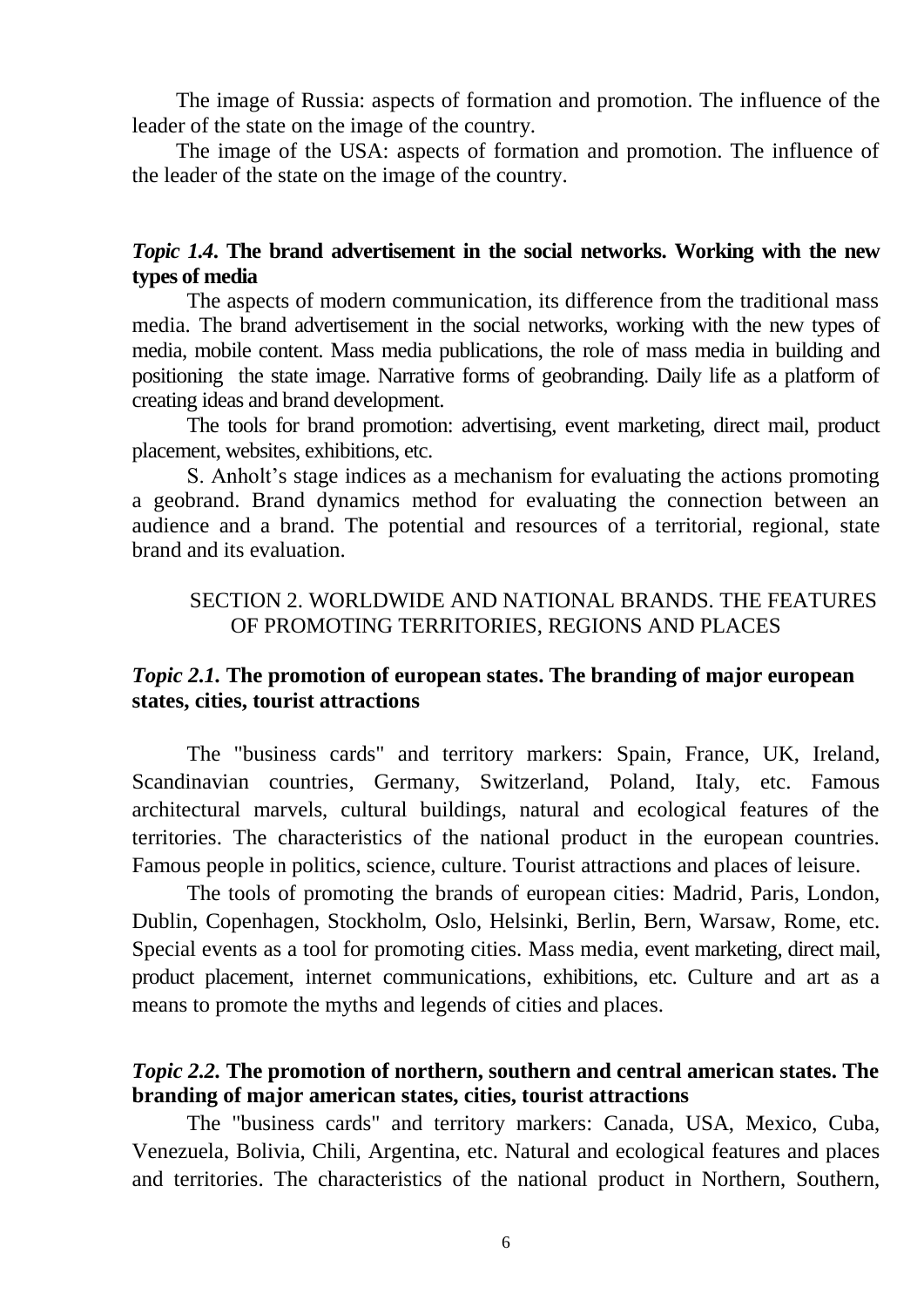Central America. Famous people in politics, science, culture. Tourist attractions and places of leisure.

The tools of promoting the brands of american cities: Ottawa, Washington DC, New York, Havana, Caracas, Santiago, Charleston, Montevideo, Buenos Aires, etc. Special events as a tool for promoting cities. Mass media, event marketing, direct mail, product placement, internet communications, exhibitions, etc. Culture and art as a means to promote the myths and legends of cities and places.

## *Topic 2.3.* **The promotion of northern eurasian states: Baltics, Caucasia. The branding of major states, cities, tourist attractions**

The "business cards" and territory markers: Estonia, Latvia, Lithuania. Natural and ecological features and places and territories. The characteristics of the national product in eurasian states. Famous people in politics, science, culture. Tourist attractions and places of leisure.

The tools of promoting the brands of baltic cities: Tartu, Tallinn, Narva, Riga, Vilniusm etc. Special events as a tool for promoting cities. Mass media, event marketing, direct mail, product placement, internet communications, exhibitions, etc. Cukture and art as a means to promote the myths and legends of cities and places.

The "business cards" and territory markers of caucasian countries: Georgia, Armenia, Azerbaijan. Natural and ecological features and places and territories. The characteristics of the national product in Caucasia. Famous people in politics, science, culture. Tourist attractions and places of leisure.

The tools of promoting the brands of caucasian cities: Tbilisi, Erevan, Baku, etc. Special events as a tool for promoting cities. Mass media, event marketing, direct mail, product placement, internet communications, exhibitions, etc. Culture and art as a means to promote the myths and legends of cities and places.

## *Topic 2.4.* **The promotion of northern eurasian states: the CIS (Russia, Ukraine, Belarus, Moldova). The branding of major states, cities, tourist attractions**

The "business cards" and territory markers: Russia, Ukraine, Belarus, Moldova, etc. Natural and ecological features and places and territories. The characteristics of the national product in Russia, Ukraine, Belarus, Moldova. Famous people in politics, science, culture. Tourist attractions and places of leisure.

The tools of promoting the brands of cities: Moscow, St. Petersburg, Kyiv, Kharkov, Odessa, Minsk, Vitebsk, Grodno, Gomel, Mogilev, Kishinev, etc. Special events as a tool for promoting cities. Mass media, event marketing, direct mail, product placement, internet communications, exhibitions, etc. Culture and art as a means to promote the myths and legends of cities and places.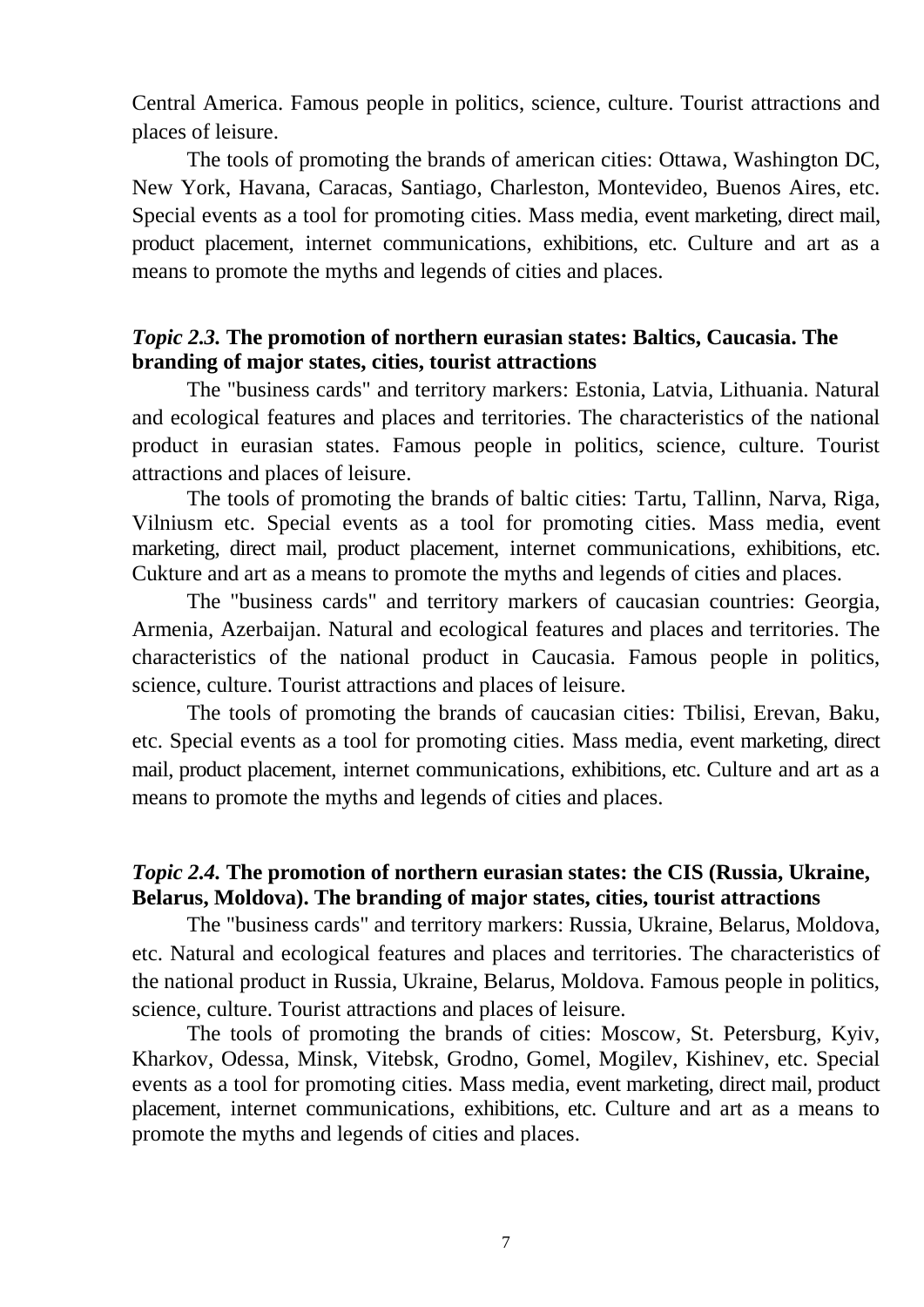## *Topic 2.5.* **The promotion of asian states. The branding of major states, cities, tourist attractions**

The "business cards" and territory markers: Kazakhstan, Turkmenistan, Uzbekistan, Tajikistan, Kirgizia, Israel, Lebanon, Syria, Turkey, UAE, Iran, India, Thailand, China, Japan, etc. Natural and ecological features and places and territories. The characteristics of the national product in Central Asia, Middle East, Southern and Eastern Asia, Far East. Famous people in politics, science, culture. Tourist attractions and places of leisure.

The tools of promoting the brands of cities: Nur-Sultan, Ashkhabad, Tashkent, Samarkand, Bukhara, Dushanbe, Bishkek, Tel Aviv, Beirut, Damask, Ankara, Astana, Istanbul , Antalya, Dubai, Abu Dhabi, New Deli, Mumbai, Beijing, Harbin, Shanghai, Guangzhou, Hong Kong, Tokyo, Osaka, Kyoto, etc. Special events as a tool for promoting cities. Mass media, event marketing, direct mail, product placement, internet communications, exhibitions, etc. Culture and art as a means to promote the myths and legends of cities and places.

## *Topic 2.6.* **The promotion of african states. The branding of major states, cities, tourist attractions**

The "business cards" and territory markers: Morocco, Algeria, Tunisia, Chad, Mali, Senegal, CAR, Egypt, Sudan, Somalia, Angola, DRK , etc. Natural and ecological features and places and territories. The characteristics of the national product in Northern, Western, Southern and Eastern Africa. Famous people in politics, science, culture. Tourist attractions and places of leisure.

The tools of promoting the brands of cities: Casablanca, Rabat, Algeria, Oran, Tunisia, Ndjamena, Bamako, Dakar, Bangui, Cairo, Khartoum, Mogadishu, Luanda, Kinshasa, Cape Town, Johannesburg, etc. Special events as a tool for promoting cities. Mass media, event marketing, direct mail, product placement, internet communications, exhibitions, etc. Culture and art as a means to promote the myths and legends of cities and places.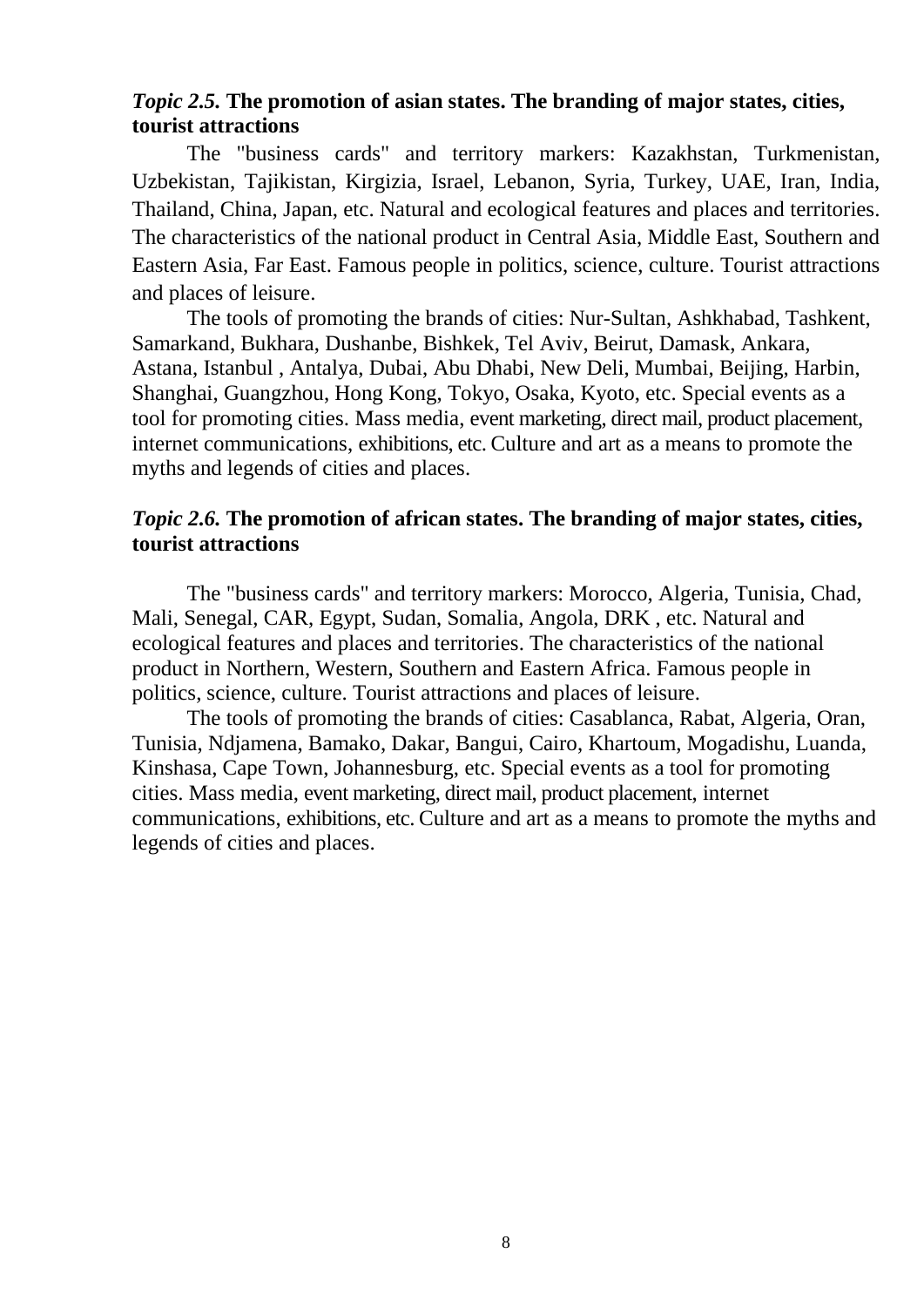# **EDUCATIONAL AND METHODICAL CHART OF ACADEMIC DISCIPLINE**

Full-time form of education using distance learning technologies

| Section          | Quantity of class hours                                                                   |                |                      |                    |                       |       |                                  |                                                                                                         |
|------------------|-------------------------------------------------------------------------------------------|----------------|----------------------|--------------------|-----------------------|-------|----------------------------------|---------------------------------------------------------------------------------------------------------|
| number,<br>topic | Title of section and topic                                                                | Lecture<br>S.  | Practical<br>classes | Seminar<br>classes | Laboratory<br>classes | Other | Number<br>of hours<br><b>USR</b> | Knowledge<br><b>Control Form</b>                                                                        |
|                  | Section 1. Theoretical basis of state<br>branding                                         |                |                      |                    |                       |       |                                  |                                                                                                         |
| 1.1.             | State branding: goals and objectives                                                      | $\overline{2}$ | $\overline{2}$       |                    |                       |       |                                  | Essay                                                                                                   |
| 1.2.             | Territorial and regional branding                                                         | $\overline{2}$ | $\overline{2}$       |                    |                       |       |                                  | Lecture notes,<br>vocabulary of<br>basic concepts                                                       |
| 1.3.             | The image of a state in the strategy of<br>state branding                                 | $\overline{2}$ | $\overline{4}$       |                    |                       |       |                                  | Essay                                                                                                   |
| 1.4.             | The brand advertisement in the social<br>networks. Working with the new types<br>of media | $\overline{2}$ | $\overline{4}$       |                    |                       |       |                                  | Verbal<br>questioning:<br><b>Brand</b><br>Campaign<br>Analysis of<br>travel<br>companies<br>brand books |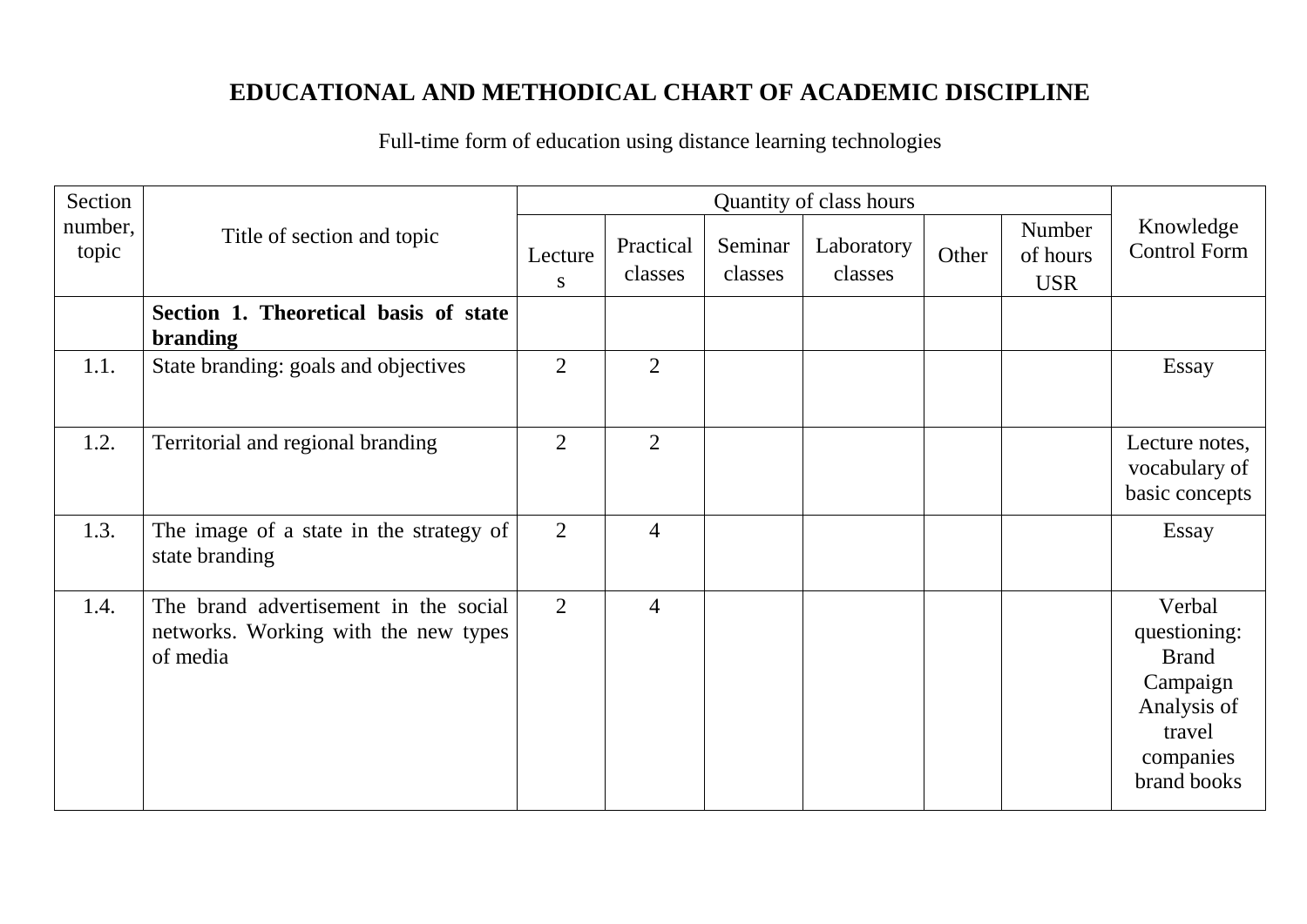| Section          |                                                                                                                                                            | Quantity of class hours |                      |                    |                       |       |                                  |                                  |
|------------------|------------------------------------------------------------------------------------------------------------------------------------------------------------|-------------------------|----------------------|--------------------|-----------------------|-------|----------------------------------|----------------------------------|
| number,<br>topic | Title of section and topic                                                                                                                                 | Lecture<br>S            | Practical<br>classes | Seminar<br>classes | Laboratory<br>classes | Other | Number<br>of hours<br><b>USR</b> | Knowledge<br><b>Control Form</b> |
|                  | Section 2. Worldwide and national<br>brands. The features of promoting<br>territories, regions and places                                                  |                         |                      |                    |                       |       |                                  |                                  |
| 2.1.             | The promotion of european states. The<br>branding of major european states,<br>cities, tourist attractions                                                 | $\overline{2}$          | $2$ (DL)             |                    |                       |       | $\overline{4}$                   | Project work                     |
| 2.2.             | The promotion of northern, southern and<br>central american states. The branding of<br>major american states, cities, tourist<br>attractions               | $\overline{2}$          | 2                    |                    |                       |       |                                  | Project work                     |
| 2.3.             | The promotion of northern eurasian<br>states: Baltics, Caucasia. The branding<br>of major states, cities, tourist attractions                              | $\overline{2}$          | 2(DL)                |                    |                       |       | 2                                | Project work                     |
| 2.4.             | The promotion of northern eurasian<br>states: the CIS (Russia, Ukraine,<br>Belarus, Moldova). The branding of<br>major states, cities, tourist attractions | $\overline{2}$          | 2(DL)                |                    |                       |       | $\overline{2}$                   | Project work                     |
| 2.5.             | The promotion of asian states. The<br>branding of major states, cities, tourist<br>attractions                                                             | $\overline{2}$          | $\overline{4}$       |                    |                       |       |                                  | Project work                     |
| 2.6.             | The promotion of african states. The<br>branding of major states, cities, tourist<br>attractions                                                           | $\overline{2}$          | $\overline{4}$       |                    |                       |       |                                  | Project work                     |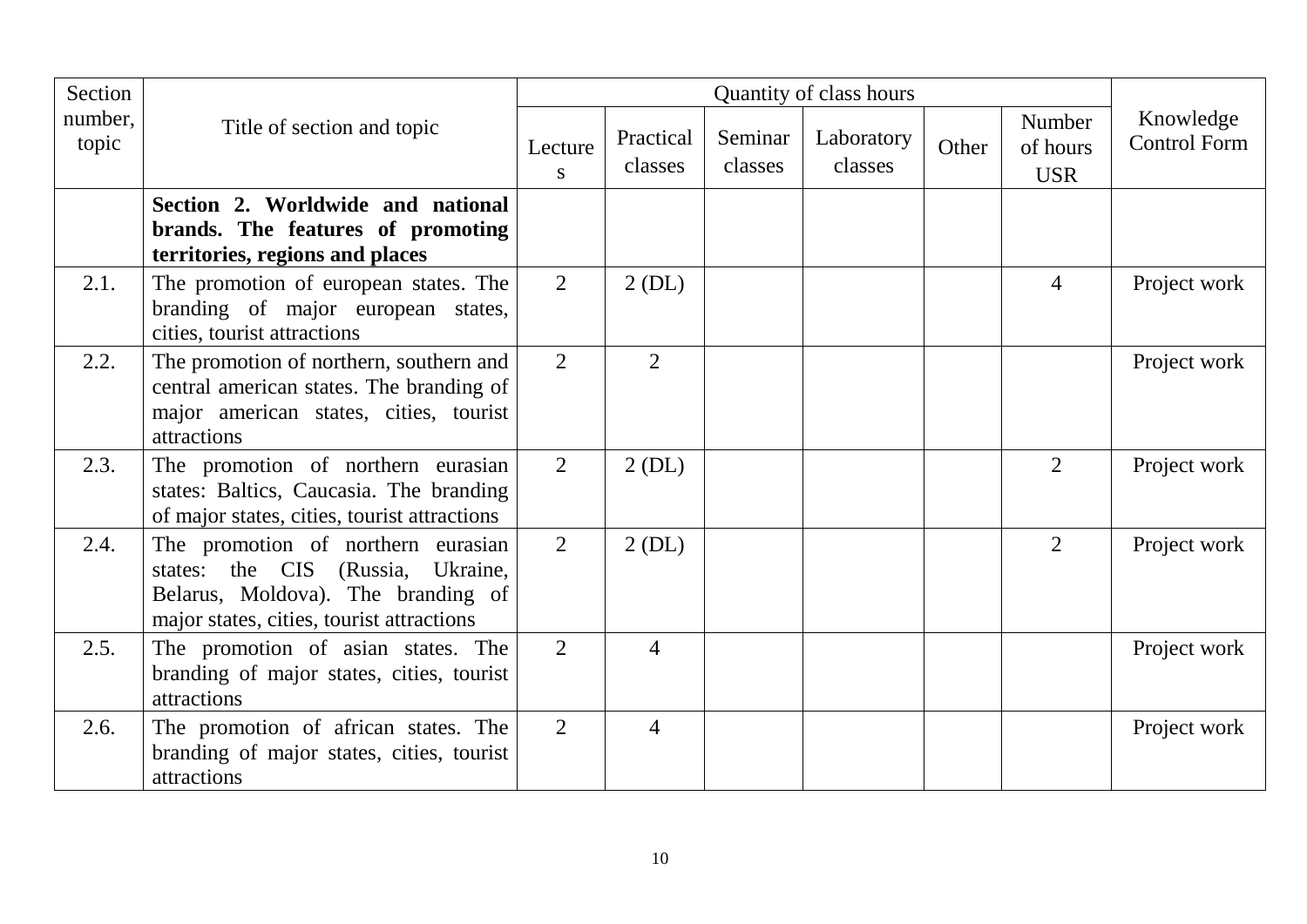# **ИНФОРМАЦИОННО-МЕТОДИЧЕСКАЯ ЧАСТЬ**

## **Перечень основной литературы**

1. Анхольт, С., Хильдрет Д. Бренд Америка: мать всех брендов. М.: «Изд-во «Добрая книга», 2010. – 232 с.

2. Визгалов, Д. Брендинг города. – М.: Институт экономики города. – 2011.  $-160$  c.

3. Динни К. Брендинг территорий. Лучшие мировые практики. М.: Манн, Иванов и Фербер, 2013. – 336 с.

4. Котлер, Ф., Асплунд К., Рейн И., Хайдер Д. Маркетинг мест. Привлечение инвестиций, предприятий, жителей и туристов в города, коммуны, регионы и страны Европы. М., 2010.

5. Культура и пространство : историко-культурные бренды и образы территорий, регионов, мест /Под ред. В.К. Мальковой, акад. В.А. Тишкова. – Ростов н/Д : Издательство ЮНЦ РАН, 2012. – 312 с.

6. Перция, В. Анатомия бренда. М.: Издательство «Диалектика», 2011.

7. Туристическая мозаика Беларуси / А.И. Локотко и др ; науч. ред. А.И. Локотко. – Минск, Беларуская навука, 2011. – 640 с.

8. Трубина, Е. Город в теории: опыты осмысления пространства. М., 2011. – 520 с.

9. Тарасенко, В. Территориальные кластеры. Семь инструментов управления. М. : Альпина Паблишер, 2015. – 201 с.

10. Родькин, П. Е. Бренд-идентификация территорий. Территориальный брендинг: новая прагматичная идентичность. М. : Совпадение, 2016. – 248 с.

11. Чумиков, А.Н. Реклама и связи с общественностью: Имидж, репутация, бренд: Учеб. пособие для студ. вузов / А. Н. Чумиков. – М.: Аспект Пресс, 2012.

# **Перечень дополнительной литературы**

1. Айзенштадт, А.Л. Республика Беларусь в поисках национального бренда // Современная молодёжь и общество: сб. науч. ст. Вып. 4: Молодёжь в мире глобализации и межкультурной коммуникации/ под науч. ред. И. И. Калачёвой. Минск : РИВШ, 2016. – С.11-15.

2. Аакер, Д. А. Индивидуальность бренда и ее характеристики / Д. А. Аакер // Бренд-менеджмент. 2001. № 3.

3. Аакер, Д. А. Создание брендов без использования традиционных СМИ / Д.А. Аакер, Э. Джоахимстолер // Маркетинг и маркетинговые исследования в России. 2000. № 3.

4. Бернет, Дж. Маркетинговые коммуникации / Дж. Бернет, С.Мориарти. – СПб.: Питер, 2001.

5. Годин, А. Брендинг: Учебное пособие / А. Годин, А. Дмитриев, И. Бабленков. – М.: Дашков и Ко, 2004.

6. Голубкова, Е.Н. Маркетинговые коммуникации / Е.Н. Голубкова. – М.: Финпресс, 2000.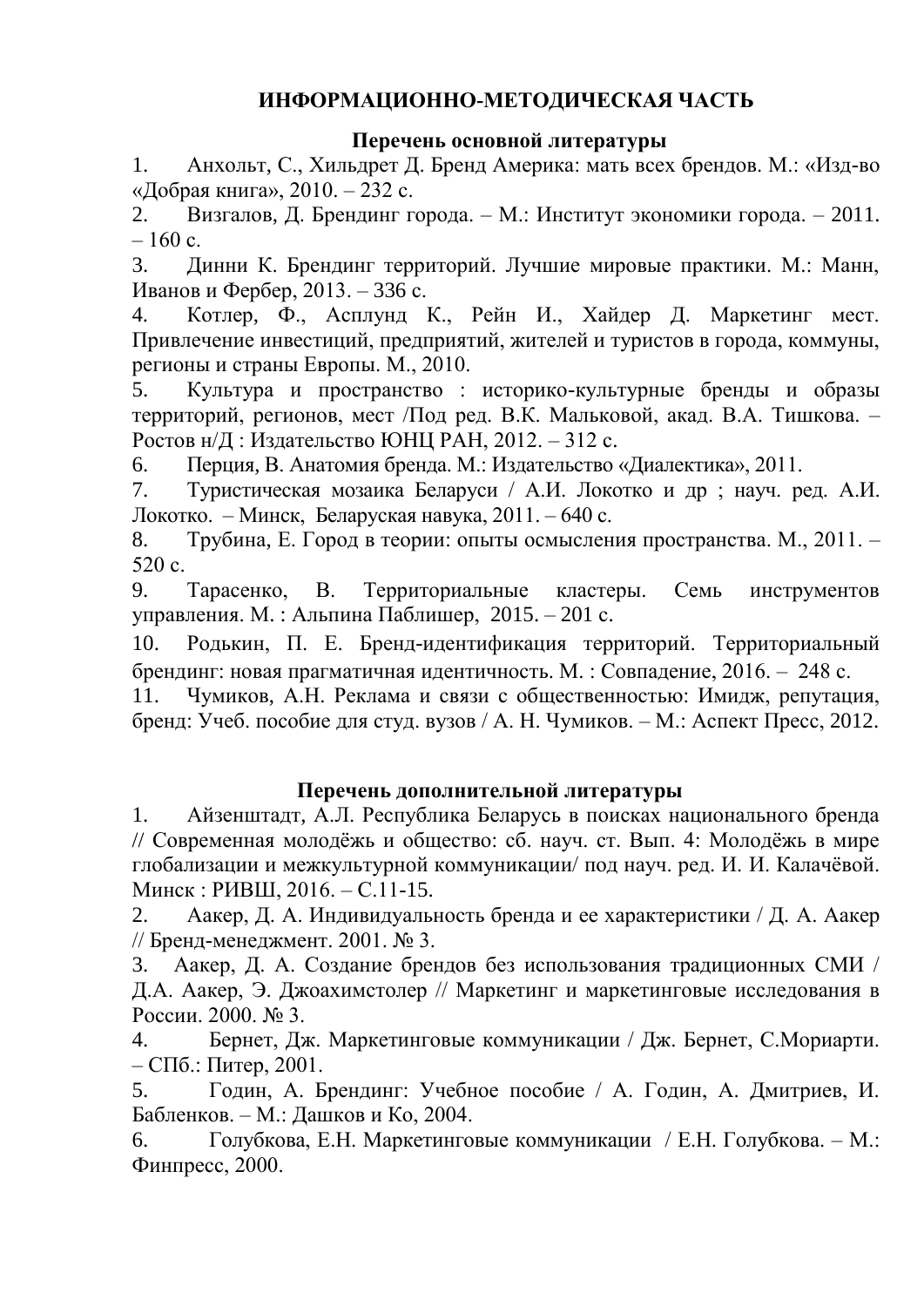7. Ганчеренок, И.И. Имиджевое позиционирование современного государства / Научные труды Академии управления при Президенте Республики Беларусь : философские, экономические, юридические науки / Учрль Академия управления при Президенте Республики Беларусь. – Мн. : Акад. управления при Президенте Республики Беларусь, 2016. – Вып. 1 (2001). – С. 38-39.

8. Зеленов, Л. А. Социология города : [учеб. пособие для вузов] / Л. А. Зеленов. — М. : ВЛАДОС, 2000. — 183 с.

9. Домнин, В.Н. Брендинг: новые технологии в России. СПб.: ПИТЕР, 2002.

10. Завьялов, П.С. Маркетинг в схемах, рисунках, таблицах / П.С. Завьялов. – М.: ИНФРА-М, 2000.

11. Калачева, И.И. Бренд территорий как форма презентации образа страны в межкультурных коммуникациях молодежи. Современная молодёжь и общество : сб. науч. ст. Вып. 7. «Молодежь Беларуси в диалоге стран и культур: исторический опыт и современность»: / под науч. ред. И.И. Калачёвой. – Минск : РИВШ, 2019.

12. Калачева, И.И., Снежкова, И.А. Образ России и Беларуси глазами молодежи на современном этапе // Современная молодёжь и общество : сб. науч. ст. Вып. 7: «Молодежь Беларуси в диалоге стран и культур: исторический опыт и современность» / под науч. ред. И.И. Калачёвой. – Минск : РИВШ, 2019.

13. Панкрухин, А. П. Маркетинг территорий: маркетинг города. 2-е изд. – СПб.: «Питер», 2006.

14. Пирогов, С. В. Концептуальные модели управления развитием города // [Вестник Томского государственного университета. Философия. Социология.](http://cyberleninka.ru/journal/n/vestnik-tomskogo-gosudarstvennogo-universiteta-filosofiya-sotsiologiya-politologiya)  [Политология.](http://cyberleninka.ru/journal/n/vestnik-tomskogo-gosudarstvennogo-universiteta-filosofiya-sotsiologiya-politologiya) – 2012. – № 1.

15. Сачук, Т.В. Территориальный маркетинг : [учеб. пособие] / Т. В. Сачук. — СПб. [и др.] : Питер, 2009. — 367 с.

16. Стась, А. Новая геральдика. Как страны, регионы и города создают и развивают свои бренды. – М., 2009. – 208 с.

17. Усков, В. Новые стандарты брендинга / В. Усков // Реклама и жизнь. 2000. № 4.

18. Шарков Ф.И. Магия бренда: Брендинг как маркетинговая коммуникация: Учеб. пособие / Ф. И. Шарков. – М.: Альфа-Пресс, 2006.

19. Щербинина, М.Г. Образ города как символический конструкт // [Вестник](http://cyberleninka.ru/journal/n/vestnik-tomskogo-gosudarstvennogo-universiteta-filosofiya-sotsiologiya-politologiya)  [Томского государственного университета. Философия. Социология.](http://cyberleninka.ru/journal/n/vestnik-tomskogo-gosudarstvennogo-universiteta-filosofiya-sotsiologiya-politologiya)  [Политология.](http://cyberleninka.ru/journal/n/vestnik-tomskogo-gosudarstvennogo-universiteta-filosofiya-sotsiologiya-politologiya) – 2011. – № 3.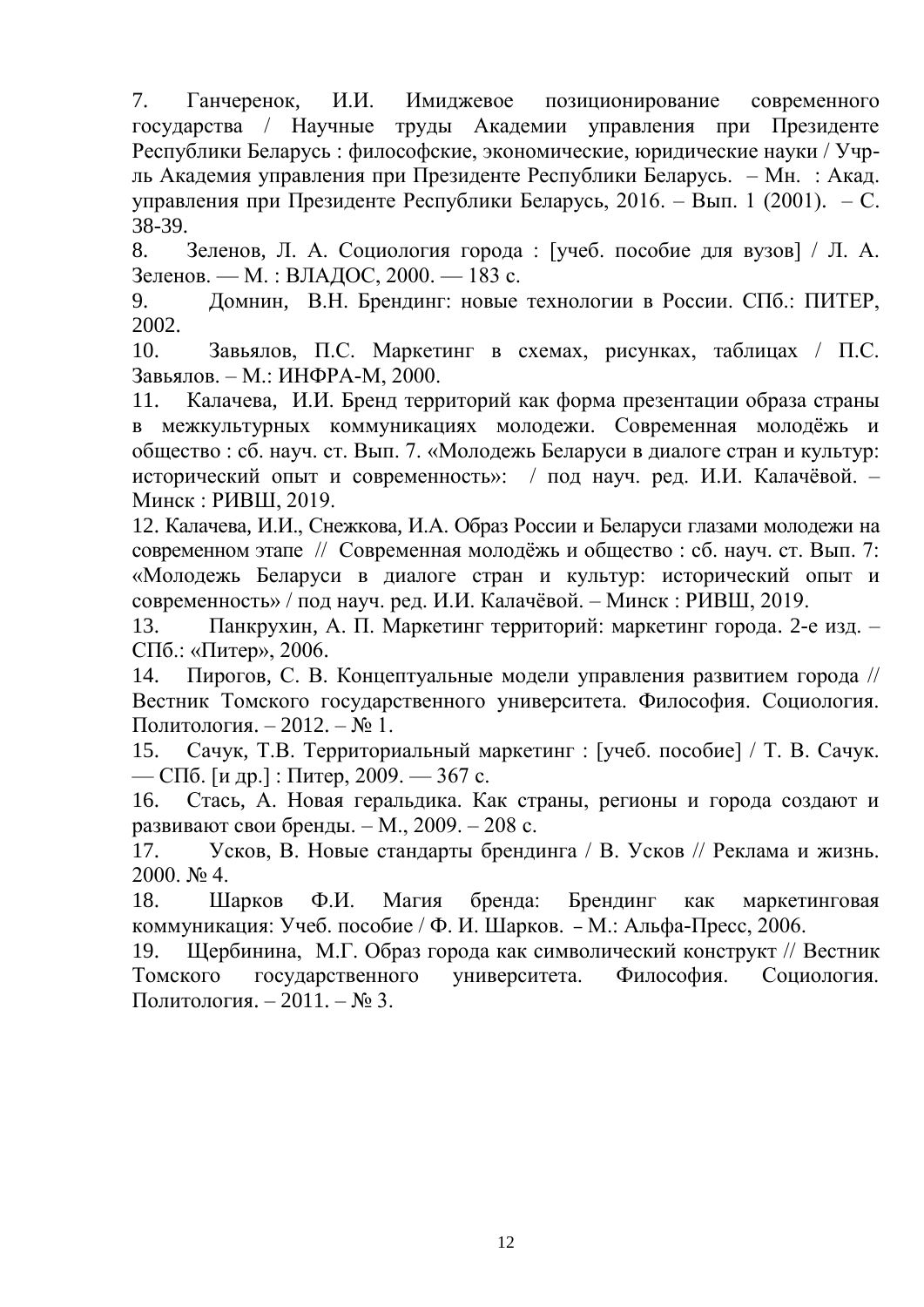#### **Перечень рекомендуемых средств диагностики и методика формирования итоговой оценки**

Для диагностики компетенций могут использоваться следующие формы:

– реферат;

конспект лекции, словарь основных понятий;

устный опрос;

проектная работа.

Оценка за ответы на практических занятиях может включать в себя полноту ответа, наличие аргументов, примеров из практики и т.д. В рамках данной дисциплины магистрант должен разработать проект по выбранной теме, в котором будут представлены маркеры стран (территорий) в виде карт ассоциаций (облако ассоциаций) по следующим разделам:

— архитектура (знаковые достопримечательности, культовые постройки);

— природа (географические и экологические особенности территории);

— продукт (национальный продукт, производимый на территории, прославивший ее и ассоциируемый с ней);

— персоналии (известные люди и исторические личности);

— мифология, этнография и история (известные исторические события).

На практических занятиях оценивается задание по выполненному проекту и проводится его предзащита.

При оценивании реферата обращается внимание на: полноту изложения проблемы, ее структуру, раскрытие содержания, постановку цели, формулирование задач, наличие выводов и обобщений, наличие списка литературы.

При оценивании конспекта лекций обращается внимание на: наличие всех тем, согласно тематического плана учебной программы, полноту письменного текста, формулировку самостоятельных выводов и обобщений.

Формой текущей аттестации по дисциплине «Страновой брендинг» учебным планом предусмотрен экзамен

При формировании итоговой оценки используется рейтинговая оценка знаний магистранта, дающая возможность проследить и оценить динамику процесса достижения целей обучения. Рейтинговая оценка предусматривает использование весовых коэффициентов для текущего контроля знаний и текущей аттестации по дисциплине.

Примерные весовые коэффициенты, определяющие вклад текущего контроля знаний и текущей аттестации в рейтинговую оценку:

Формирование оценки за текущую успеваемость:

устные ответы  $-25\%$ ;

 подготовка и выступление с рефератом, конспект лекций, словарь основных понятий – 25 %;

 выполнение исследовательской проектной работы (разработка концепции проекта, текст проекта, презентация к нему и защита в аудитории) – 50%.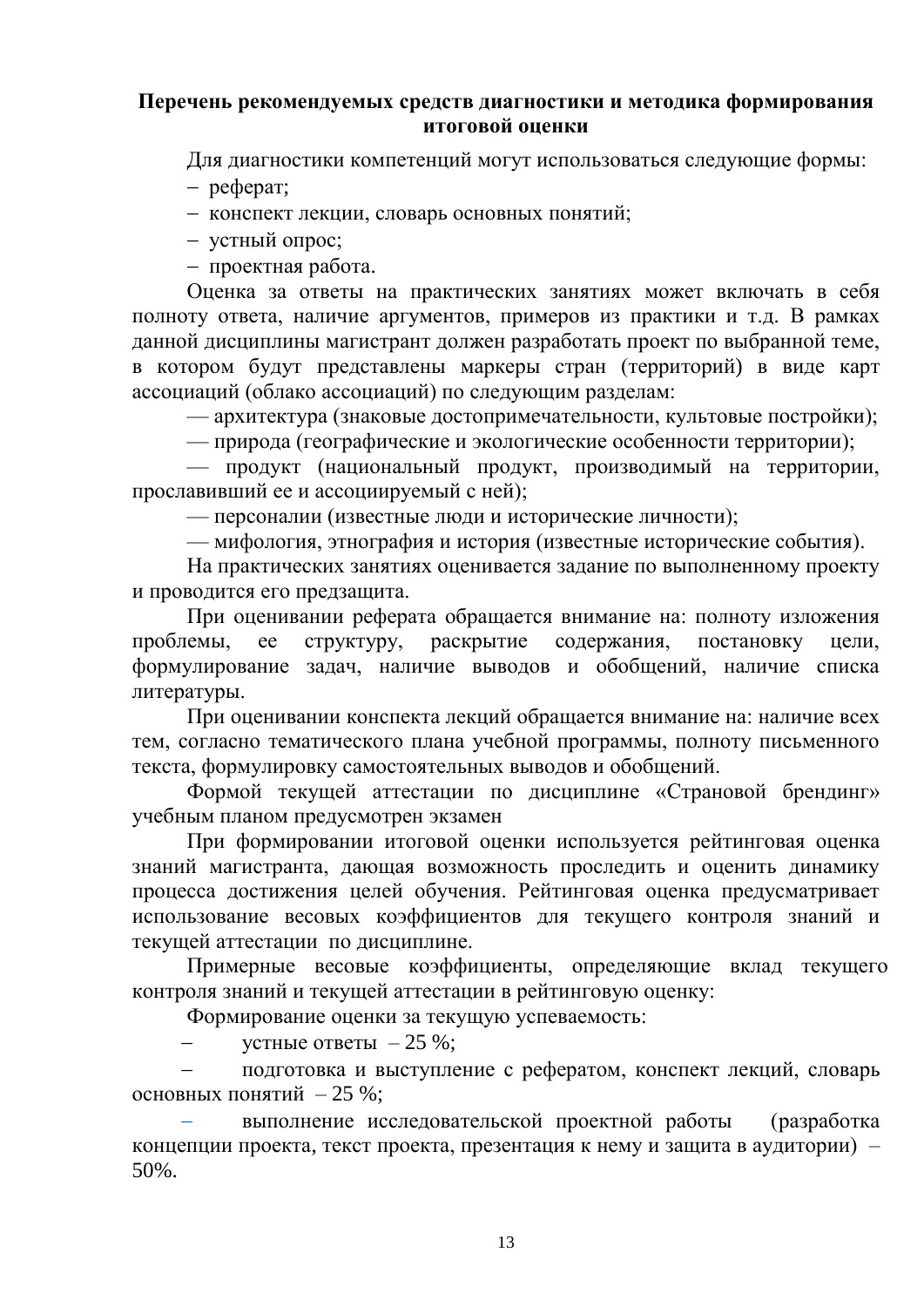Рейтинговая оценка по дисциплине рассчитывается на основе оценки текущей успеваемости и экзаменационной оценки с учетом их весовых коэффициентов Вес оценка по текущей успеваемости составляет 50 %, экзаменационная оценка – 50 %.

#### **Примерный перечень заданий для управляемой самостоятельной работы студентов**

#### **Тема 2.1. Продвижение Европейских стран. Брендинг крупных европейских стран, городов, туристических объектов**

Задание: Разработать проект по исследованию европейских стран и представить его для коллективного обсуждения.

Цель проекта: создать карты ассоциаций («облако ассоциаций») (П.Е. Родькин) выбранной страны. Облако ассоциаций — набор символов, образов, ассоциаций, стереотипов, суммы представлений, связанных с конкретной страной в массовом сознании и выраженных в словесной форме.

Алгоритм разработки проекта:

1. Провести исследовательскую работу по мониторингу развития страны (социологический опрос, экспертные интервью, фокус-группы, работа с базами данных).

2. Подготовить презентацию по визуализации данных по следующим направлениям: архитектура; природа; продукт; персоналии; мифология, этнография и история.

3. Выступить с предзащитой результатов.

(Форма контроля – проектная работа)

#### **Тема 2.3. Продвижение стран Северной Евразии: Балтии, стран СНГ, стран Кавказа. Брендинг известных стран, городов, туристических объектов.**

Задание: Разработать проект по исследованию стран Северной Евразии: Балтии, стран СНГ, стран Кавказа и представить его для коллективного обсуждения (на примере одной из стран).

Цель проекта: создать карты ассоциаций («облако ассоциаций») (П.Е. Родькин) выбранной страны. Облако ассоциаций — набор символов, образов, ассоциаций, стереотипов, суммы представлений, связанных с конкретной страной в массовом сознании и выраженных в словесной форме.

Алгоритм разработки проекта:

1. Провести исследовательскую работу по мониторингу развития страны (социологический опрос, экспертные интервью, фокус-группы, работа с базами данных).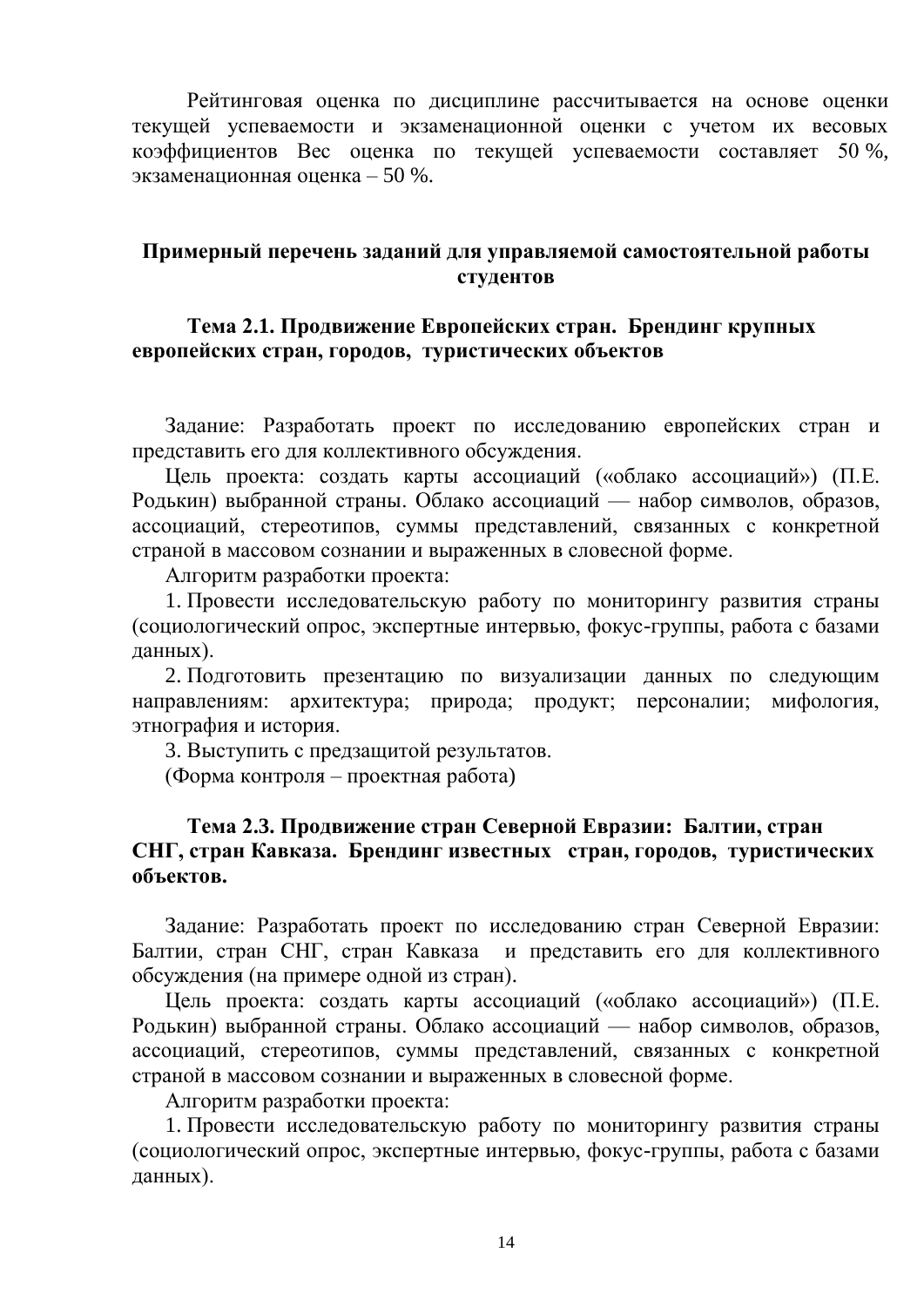2. Подготовить презентацию по визуализации данных по следующим направлениям: архитектура; природа; продукт; персоналии; мифология, этнография и история.

3. Выступить с предзащитой результатов.

(Форма контроля – проектная работа)

## **Тема 2.4. Продвижение стран Северной Евразии: стран СНГ (Россия, Украина, Беларусь, Молдова). Брендинг стран, городов, туристических объектов.**

Задание: Разработать проект по исследованию стран СНГ - Россия, Украина, Беларусь, Молдова и представить его для коллективного обсуждения (на примере одной из стран).

Цель проекта: создать карты ассоциаций («облако ассоциаций») (П.Е. Родькин) выбранной страны. Облако ассоциаций — набор символов, образов, ассоциаций, стереотипов, суммы представлений, связанных с конкретной страной в массовом сознании и выраженных в словесной форме.

Алгоритм разработки проекта:

1. Провести исследовательскую работу по мониторингу развития страны (социологический опрос, экспертные интервью, фокус-группы, работа с базами данных).

2. Подготовить презентацию по визуализации данных по следующим направлениям: архитектура; природа; продукт; персоналии; мифология, этнография и история.

3. Выступить с предзащитой результатов.

(Форма контроля – проектная работа)

#### **Примерная тематика практических занятий**

#### **Практическое занятие № 1**

Страновой брендинг: цели, задачи дисциплины Задание: подготовить реферат и представить его в виде презентации. (Форма контроля – реферат)

#### **Практическое занятие № 2**

Территориальный и региональный брендинг

Задание: подготовить конспект лекции в соответствии с темой, анализ основных теорий и концепций в работах исследователей этой проблемы, составить словарь основных понятий

(Форма контроля – конспект лекции, словарь основных понятий)

#### **Практическое занятие № 3**

Образ и имидж государств в стратегии странового брендинга Задание: подготовить реферат и представить его в виде презентации

(Форма контроля – реферат)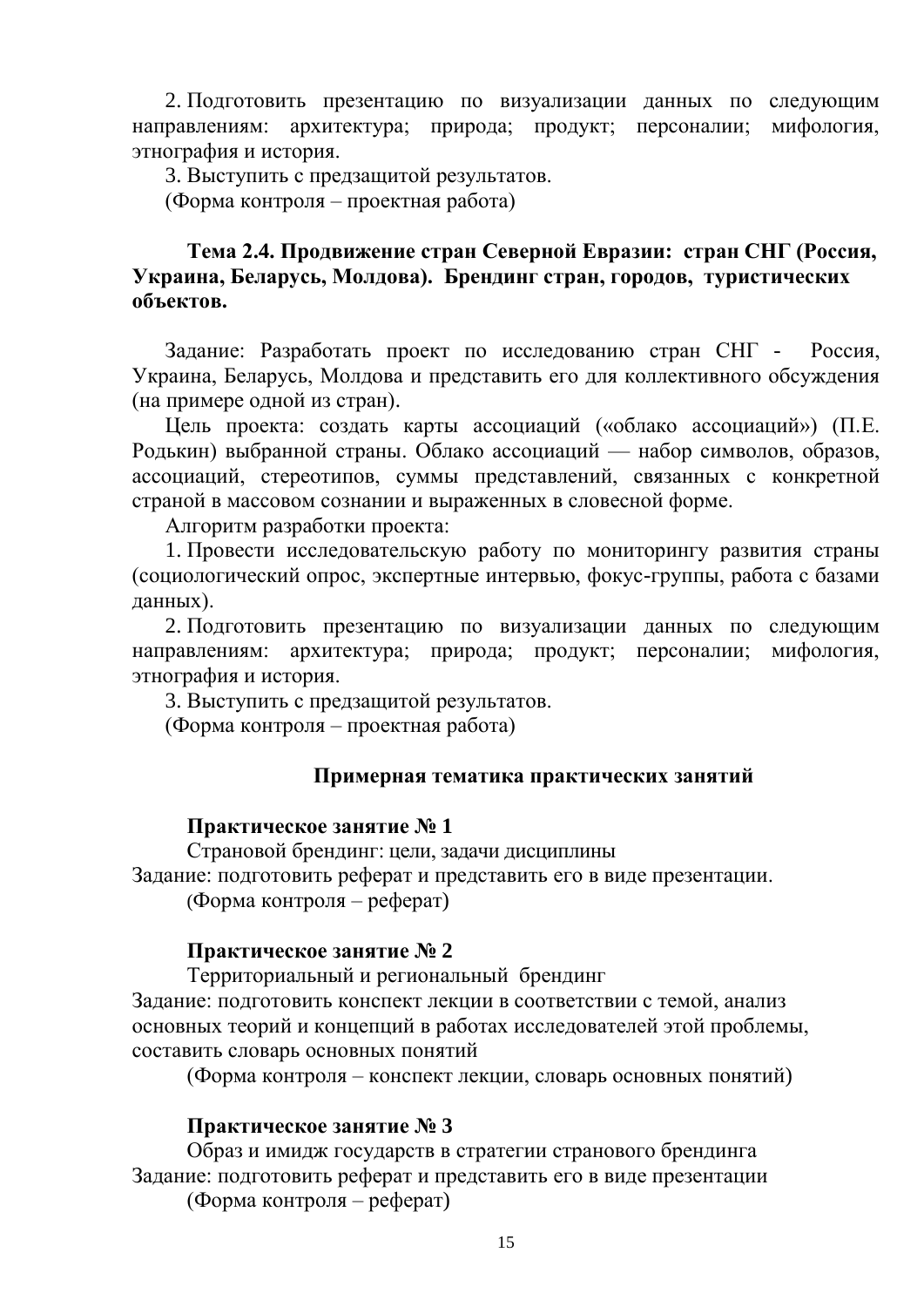#### **Практическое занятие № 4**

Продвижение бренда в социальных сетях и работа с новыми медиа Задание: подобрать и проанализировать брендбуки туристических кампаний в социальных сетях (устно) и подготовка презентации к ответу.

Компьютерная презентация включает 10-12 слайдов и соответствует содержанию устных ответов.

(Форма контроля – устный опрос)

#### **Практическое занятие № 5**

Продвижение стран Северной, Южной и Центральной Америки. Брендинг известных стран, городов, туристических объектов

Задание: Разработать проект по исследованию стран Северной, Южной и Центральной Америки. Брендинг известных стран, городов, туристических объектов и представить его для коллективного обсуждения.

Цель проекта: создать карты ассоциаций («облако ассоциаций») (П.Е. Родькин) конкретной страны. Облако ассоциаций — набор символов, образов, ассоциаций, стереотипов, суммы представлений, связанных с территорией в массовом сознании и выраженных в словесной форме.

Алгоритм разработки проекта:

1. Провести исследовательскую работу по мониторингу территории (социологический опрос, экспертные интервью, фокус-группы, работа с базами данных).

2. Подготовить презентацию по визуализации данных по следующим направлениям: архитектура; природа; продукт; персоналии; мифология, этнография и история.

3. Выступить с предзащитой результатов.

(Форма контроля – проектная работа)

#### **Практическое занятие № 6**

Продвижение стран Азии: Казахстан, Туркменистан, Узбекистан, Таджикистан, Киргизия,. Брендинг известных стран, городов, туристических объектов.

Задание: Разработать проект по исследованию региона и представить его для коллективного обсуждения.

Цель проекта: создать карты ассоциаций («облако ассоциаций») (П.Е. Родькин) выбранной конкретной страны. Облако ассоциаций — набор символов, образов, ассоциаций, стереотипов, суммы представлений, связанных с территорией в массовом сознании и выраженных в словесной форме.

Алгоритм разработки проекта:

Провести исследовательскую работу по мониторингу территории (социологический опрос, экспертные интервью, фокус-группы, работа с базами данных).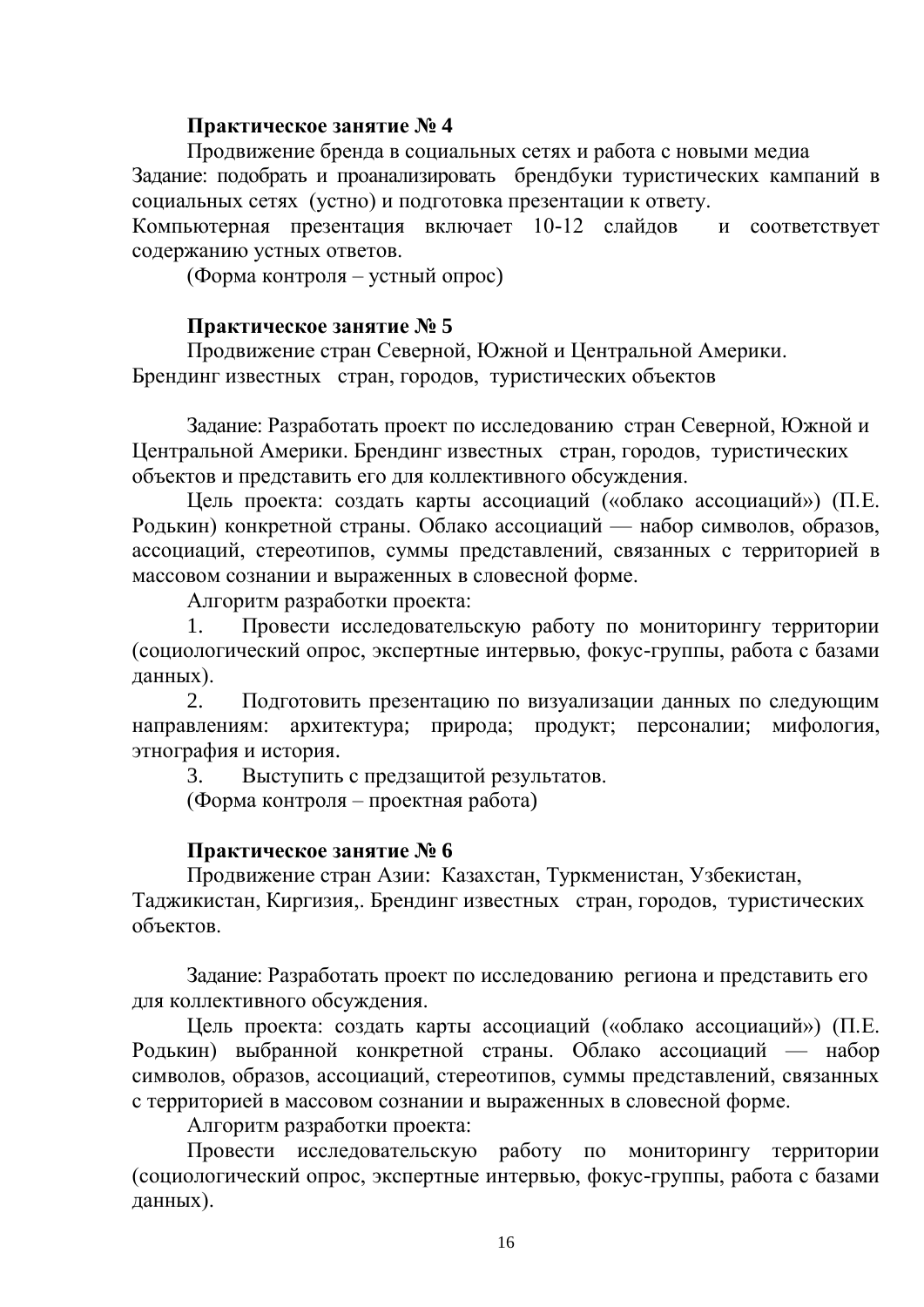Подготовить презентацию по визуализации данных по следующим направлениям: архитектура; природа; продукт; персоналии; мифология, этнография и история.

Выступить с предзащитой результатов.

(Форма контроля – проектная работа)

## **Практическое занятие № 7**

Продвижение стран Азии: Израиль, Ливан, Сирия, Турция, ОАЭ, Иран. Брендинг известных стран, городов, туристических объектов.

Задание: Разработать проект по исследованию региона и представить его для коллективного обсуждения.

Цель проекта: создать карты ассоциаций («облако ассоциаций») (П.Е. Родькин) выбранной конкретной страны. Облако ассоциаций — набор символов, образов, ассоциаций, стереотипов, суммы представлений, связанных с территорией в массовом сознании и выраженных в словесной форме.

Алгоритм разработки проекта:

Провести исследовательскую работу по мониторингу территории (социологический опрос, экспертные интервью, фокус-группы, работа с базами данных).

Подготовить презентацию по визуализации данных по следующим направлениям: архитектура; природа; продукт; персоналии; мифология, этнография и история.

Выступить с предзащитой результатов. (Форма контроля – проектная работа)

#### **Практическое занятие № 8**

Продвижение стран Азии: Индия, Таиланд, Китай, Япония. Брендинг известных стран, городов, туристических объектов

Задание: Разработать проект по исследованию региона и представить его для коллективного обсуждения.

Цель проекта: создать карты ассоциаций («облако ассоциаций») (П.Е. Родькин) выбранной страны. Облако ассоциаций — набор символов, образов, ассоциаций, стереотипов, суммы представлений, связанных с территорией в массовом сознании и выраженных в словесной форме.

Алгоритм разработки проекта:

Провести исследовательскую работу по мониторингу территории (социологический опрос, экспертные интервью, фокус-группы, работа с базами данных).

Подготовить презентацию по визуализации данных по следующим направлениям: архитектура; природа; продукт; персоналии; мифология, этнография и история.

Выступить с предзащитой результатов. (Форма контроля – проектная работа)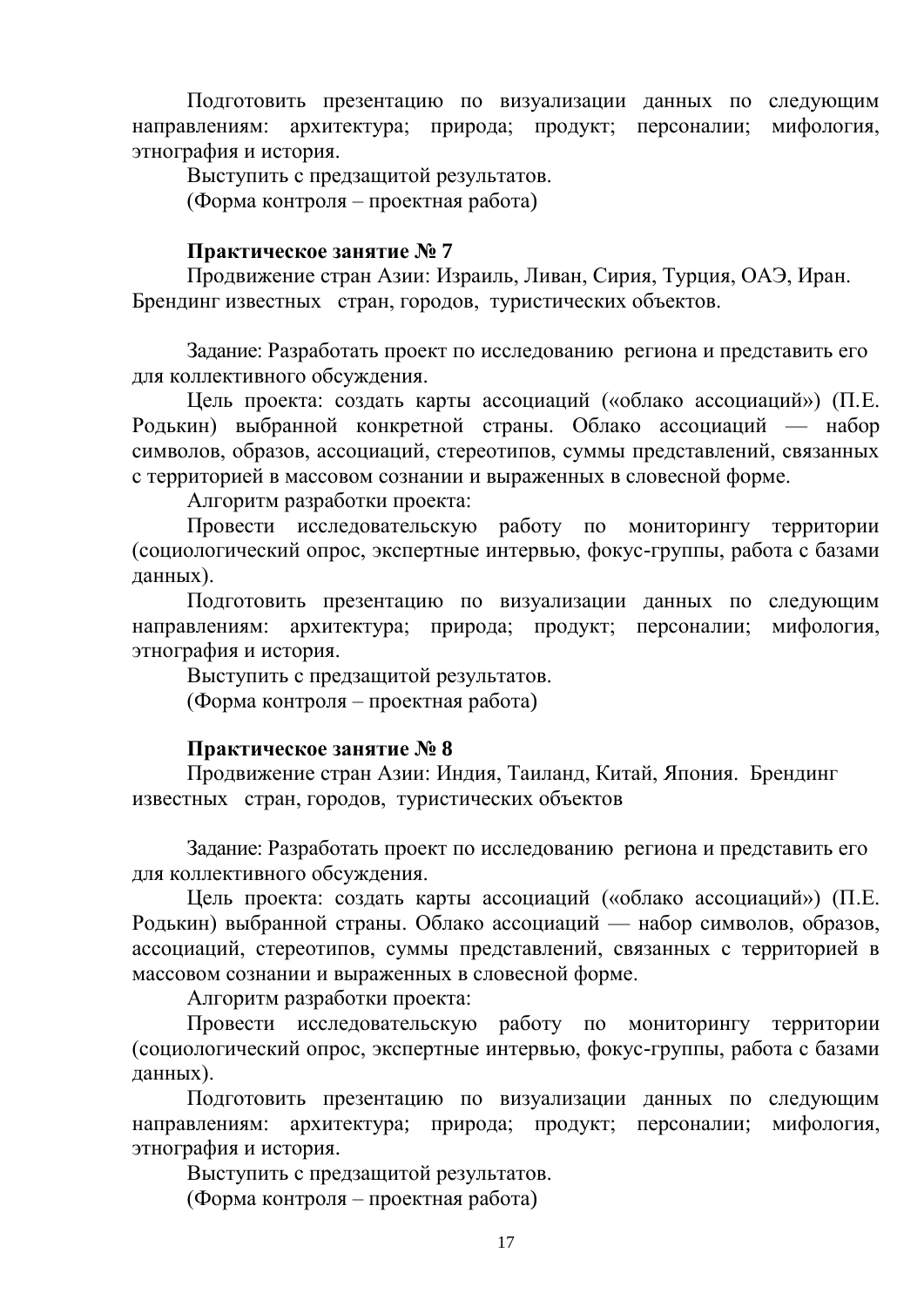#### **Практическое занятие № 9**

Продвижение стран Африки: Марокко, Алжир, Тунис, Чад, Мали. Сенегал, Центральная Африканская Республика. Брендинг известных стран, городов, туристических объектов.

Задание: Разработать проект по исследованию региона и представить его для коллективного обсуждения.

Цель проекта: создать карты ассоциаций («облако ассоциаций») (П.Е. Родькин) выбранной страны. Облако ассоциаций — набор символов, образов, ассоциаций, стереотипов, суммы представлений, связанных с территорией в массовом сознании и выраженных в словесной форме.

Алгоритм разработки проекта:

Провести исследовательскую работу по мониторингу территории (социологический опрос, экспертные интервью, фокус-группы, работа с базами данных).

Подготовить презентацию по визуализации данных по следующим направлениям: архитектура; природа; продукт; персоналии; мифология, этнография и история.

Выступить с предзащитой результатов.

(Форма контроля – проектная работа)

#### **Практическое занятие № 10**

Продвижение стран Африки: Египет, Судан. Сомали, Ангола,

Демократическая Республика Конго и др. Брендинг известных стран, городов, туристических объектов.

Задание: Разработать проект по исследованию региона и представить его для коллективного обсуждения.

Цель проекта: создать карты ассоциаций («облако ассоциаций») (П.Е. Родькин) выбранной конкретной страны. Облако ассоциаций — набор символов, образов, ассоциаций, стереотипов, суммы представлений, связанных с территорией в массовом сознании и выраженных в словесной форме.

Алгоритм разработки проекта:

Провести исследовательскую работу по мониторингу территории (социологический опрос, экспертные интервью, фокус-группы, работа с базами данных).

Подготовить презентацию по визуализации данных по следующим направлениям: архитектура; природа; продукт; персоналии; мифология, этнография и история.

Выступить с предзащитой результатов.

(Форма контроля – проектная работа)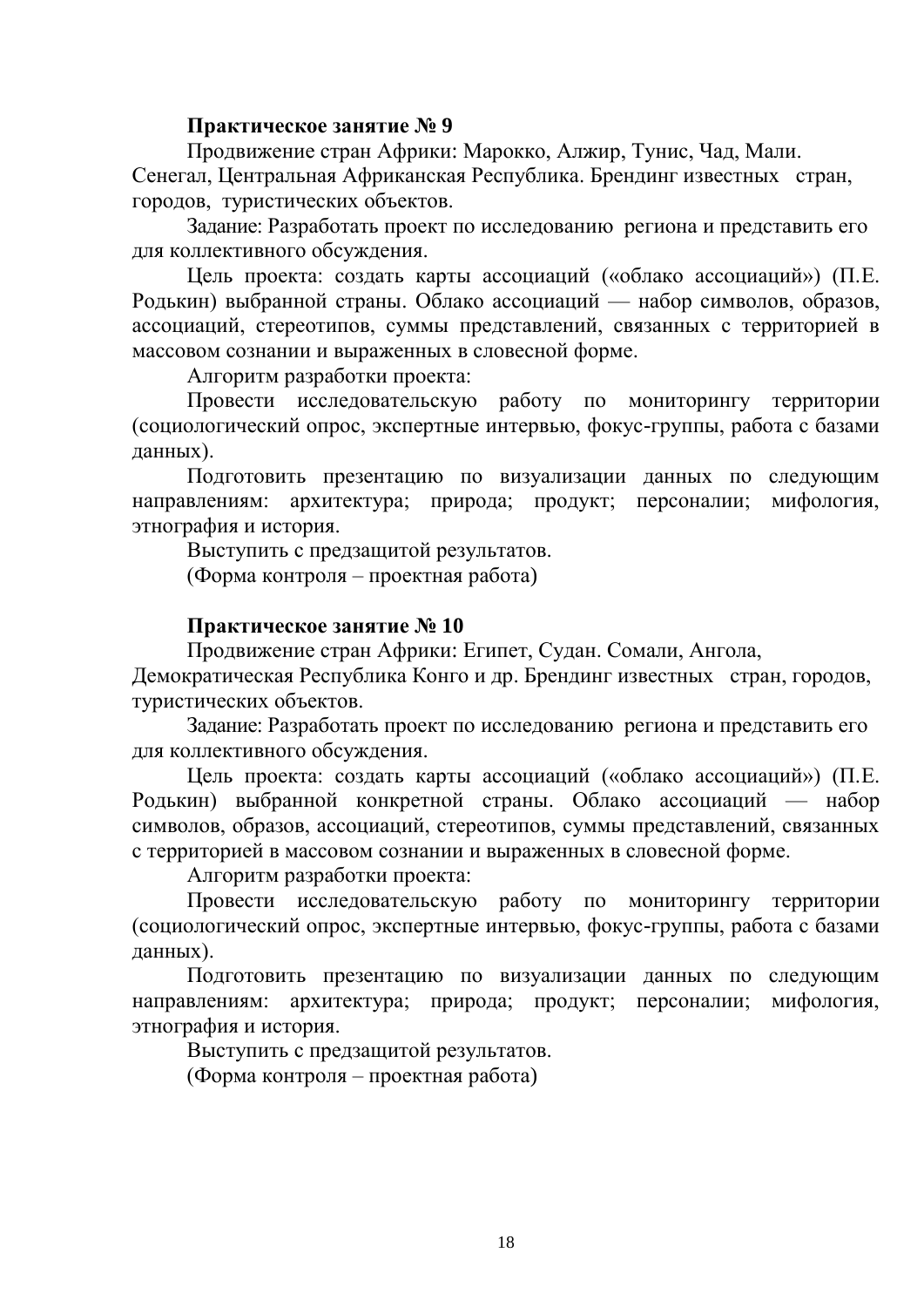#### **Описание инновационных подходов и методов к преподаванию учебной дисциплины (проективный, практико-ориентированный)**

При организации образовательного процесса используются следующие подходы:

*практико-ориентированный подход,* который предполагает*:*

- освоение содержание образования через решения практических задач;

- приобретение навыков эффективного выполнения разных видов профессиональной деятельности;

- ориентацию на генерирование идей, реализацию групповых студенческих проектов, развитие предпринимательской культуры;

- использованию процедур, способов оценивания, фиксирующих сформированность профессиональных компетенций.

*метод проектного обучения,* который предполагает*:*

- способ организации учебной деятельности студентов, развивающий актуальные для учебной и профессиональной деятельности навыки планирования, самоорганизации, сотрудничества и предполагающий создание собственного продукта;

- приобретение навыков для решения исследовательских, творческих, социальных, предпринимательских и коммуникационных задач.

#### **Методические рекомендации по организации самостоятельной работы обучающихся**

При изучении учебной дисциплины рекомендуется использовать следующие формы самостоятельной работы:

– изучение литературы по проблематике, касающейся историкоэтнографических регионов Беларуси и туристских зон Беларуси;

– провести исследовательскую работу по мониторингу территории (социологический опрос, экспертные интервью, фокус-группы, работа с базами данных);

– поиск (подбор) и демонстрация в аудитории визуального и мультимедийного материала: брендбуков, презентаций, проектной и отчетной документации, печатной и телевизионной рекламы, видеороликов по социальной проблематике и др.;

– подготовка, написание проекта (составление структуры, обоснование исследования, создание карт ассоциаций, определение их типологиии, презентация полученных данных);

– подготовка к семинарским занятиям для устных ответов и участия в обсуждении дискуссионных вопросов;

#### **Темы рефератов**

1. Страновой брендинг: актуальные проблемы и современные тенденции

2. Город в урбанистической теории: известные города мира как бренды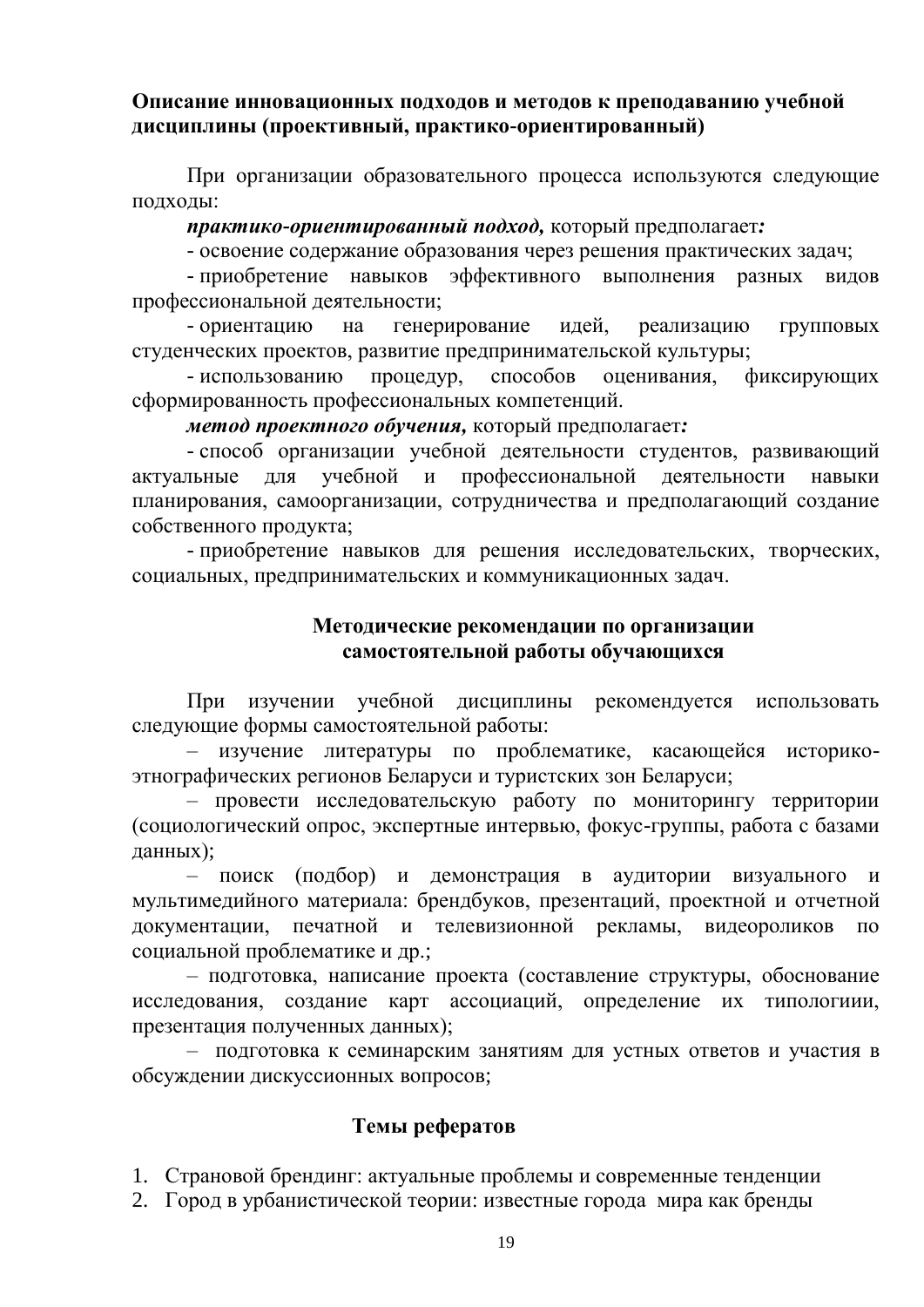3. Модель информационного города М. Кастельса

4. Концепция странового бренда С. Анхольта

5. Повседневность городской жизни как направление для формирования философии бренда (легенды, истории, нарративы)

6. Опыт развития креативных индустрий на Западе

7. Опыт развития креативных индустрий в России (Беларуси)

8. Д. Джекобс о факторах развития современных городов

9. Страновой брендинг в европейских странах: как это работает и почему?

10. Брендинг в странах Европы (на примере конкретной страны).

11. Качественное высшее образование в брендинге европейских стран (на примере Великобритании, Германии, Франции).

12. Есть ли бренды в Беларуси: анализ интернет-ресурсов и представление значимых брендов в разных сферах.

13. Историко-культурное наследие как фундамент создания концепции бренда страны.

14. Наследие малых городов Беларуси: как они включены в разработку национальных брендов.

15. Япония как страна инноваций и традиций: в чем сила ее брендов?

16. Китай в страновом брендинге Центральной Азии.

17. Опыт продвижения городов или регионов постсоветских стран (на конкретном примере).

18. Туризм и его роль в продвижении территории, страны, региона, города

19. Мировые туристические бренды (на примере стран Азии).

20. PR-мероприятия как инструмент брендинга территории.

21. Ребрендинг как механизм управления брендом.

22. Европейские бренды на российском (белорусском) рынке.

23. Роль рекламы в брендинге.

24. Социальная реклама в Беларуси по продвижению историко-культурного наследия страны. Как она включена в брендбук территории?

25. Бренд страны, региона, города как инструмент экономического роста.

26. Визуальная (образная) основа бренда: в чем ее сильные и слабые стороны?

27. Применение символических ценностей и значений в брендинге.

28. Архитектурные достопримечательности Беларуси как маркеры известных городов.

29. Культовые постройки в Беларуси как ценность для разработки брендов

30. Могут ли географические и экологические особенности территории Беларуси стать привлекательными для развития туризма?

31. Национальные бренды Беларуси (выбрать отрасль, регион, город и дать характеристику).

32. Научные достижение в Беларуси: что является брендом?

33. Историческая личность: какая роль ей отводится в брендинге страны?

34. Мифы, легенды территорий, регионов: как они включены в разработку концепции брендов стран (на примере конкретной страны)

35. Известные исторические события и их место в страновом брендинге.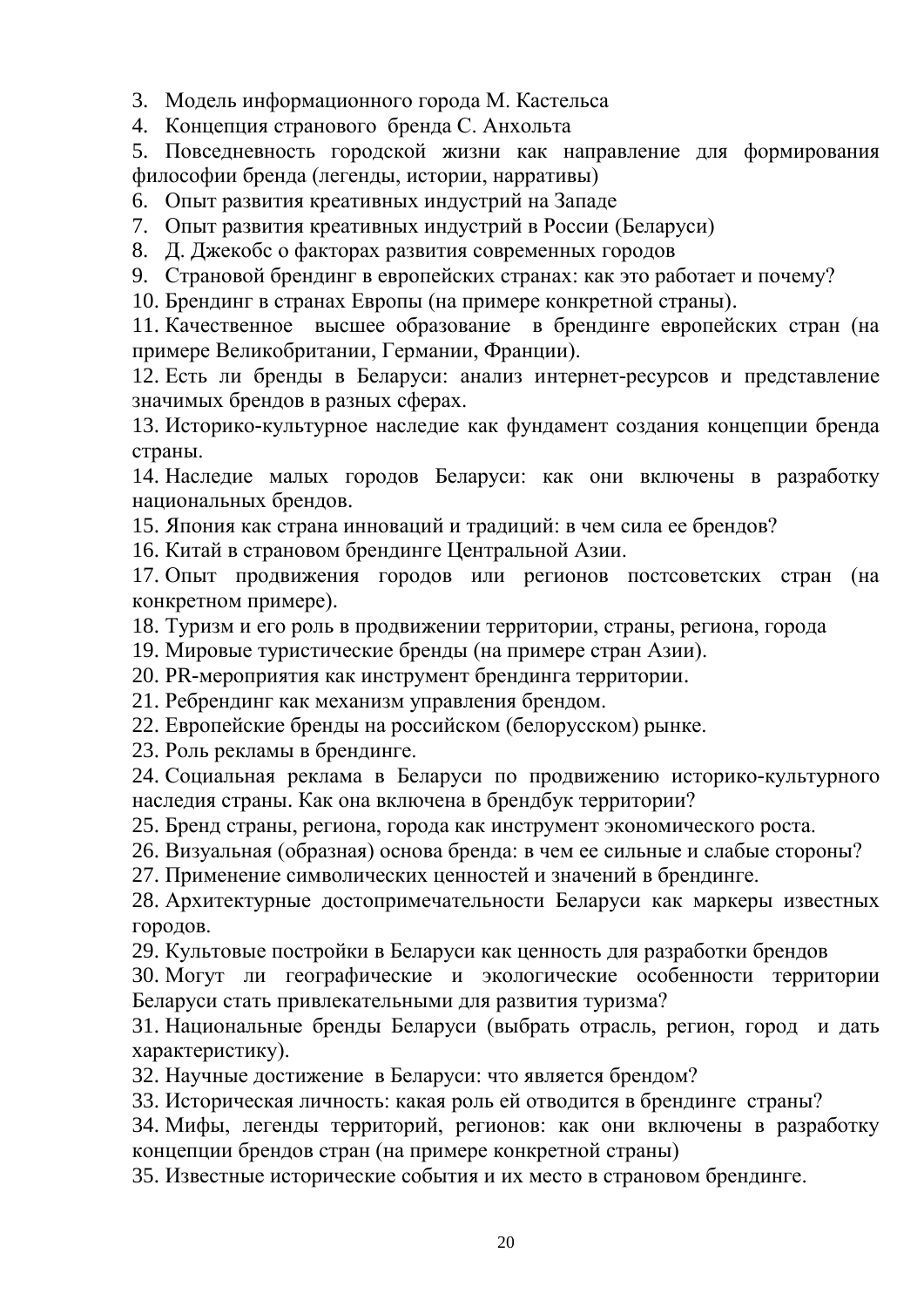# **Примерный перечень вопросов к экзамену**

1. Цель и задачи дисциплины «Страновой брендинг» для магистрантов для специальности:1-23 80 11 Коммуникации. Профилизация: Исследование социальной коммуникации

2. Перспективы развития дисциплины в системе брендинга как коммуникативной стратегии.

3. Концепция территориального брендинга С.Анхольта.

- 4. Ф.Котлер о сущности и задачах брендинга территорий.
- 5. Теория глобального города.
- 6. Теория информационного города.
- 7. Теория умного города.
- 8. Теория города Г. Зиммеля.
- 9. Концепция креативного города Ч. Лэндри.
- 10. Теория города Ф. Джеймисона.
- 11. Специфика брендинга государства.
- 12. Особенности брендинга региона.
- 13. Специфика брендинга города.
- 14. Значение глобальных событий как средства продвижения территорий.
- 15. Основные направления геобрендинга.
- 16. Методы работы с местными жителями территории как субъектами геобрендинга.
- 17. Бизнес-сообщество как фактор брендинга территорий.
- 18. Product Placement как инструмент продвижения бренда.
- 19. Французская школа геобрендинга.
- 20. Историко-культурное наследие в разработке брендов территорий (опыт разных стран).

21. Опыт продвижения городов или регионов постсоветских стран (России, Беларуси, Украины, Молдовы).

- 22. Туризм в контексте геобрендинга.
- 23. PR-мероприятия как инструмент брендинга территории.
- 24. Роль рекламы в брендинге.
- 25. Особенности брендинга на рынках B2B (бизнес для бизнеса).
- 26. Бренд страны, региона, города как инструмент экономического роста.

27. Визуальная (образная) основа бренда: опыт разработки карт ассоциаций («облака ассоциаций»).

- 28. Применение символических ценностей и значений в брендинге.
- 29. Маркеры территорий: архитектура (знаковые достопримечательности, культовые постройки).

30. Маркеры территорий: природа (географические и экологические особенности территории).

31. Маркеры территорий: продукт (национальный продукт, производимый на территории, прославивший ее и ассоциируемый с ней).

32. Маркеры территорий: персоналии (известные люди и исторические личности).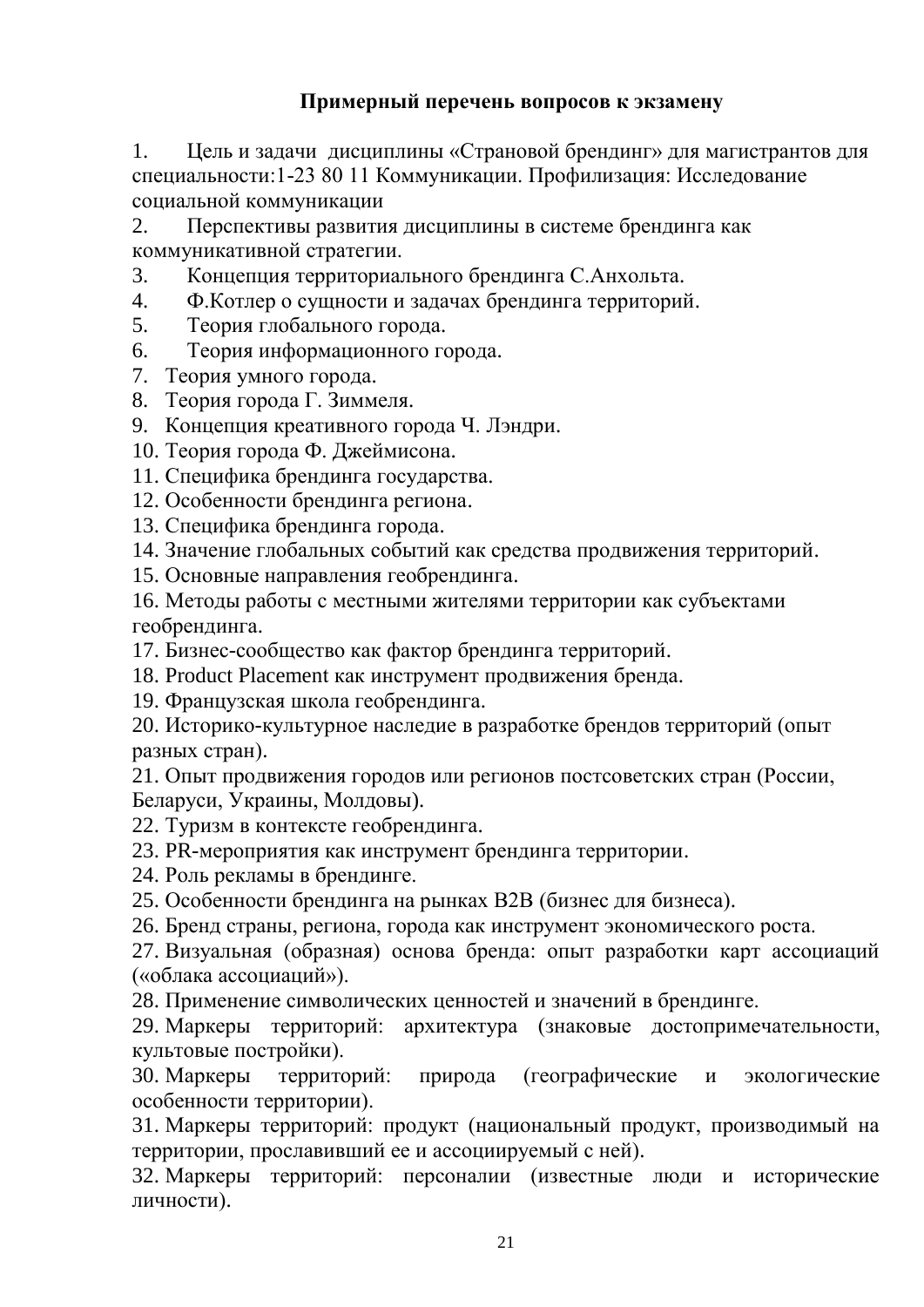33. Маркеры территорий: мифология, этнография и история (известные исторические события).

34. Исторические формы продвижения территорий в Беларуси (на конкретном примере городов, районов, сельских мест).

35. Территориальный маркетинг: брендинг территорий и стратегии продвижения города.

36. Компоненты образа и имиджа страны.

37. Влияние географического положение на создание образа и имиджа государства.

38. Образ и имидж России сегодня: аспекты формирования и продвижения.

39. Имидж, бренд и репутация города/региона (на конкретном примере).

40. Характеристика субъектов, влияющих на формирование бренда территории (органы власти, представители бизнеса, специалисты по управлению коммуникациями, местные жители и др.).

41. Рекламирование брендов туризма и отдыха.

42. Роль брендинга в продвижении образа страны и ее турпродукта

43. Технологии и инструменты формирования имиджа и репутации территории.

44. Товаропроизводители как элемент брендинга территории.

45. Особенности брендинга регионов Беларуси.

46. Туристическая привлекательность территорий, регионов и мест Беларуси.

47. Характеристика историко-этнографических регионов Беларуси.

48. Роль специальных событий в продвижении историко-этнографических регионов Беларуси.

49. Инвестиционная привлекательность регионов Беларуси (на конкретном примере).

50. Опыт развития территориального брендинга (на примере историкоэтнографических регионов Беларуси)

51. Продвижение белорусских брендов в медиапространстве (на конкретном примере)

52. «Великий Камень» как уникальный территориальный бренд белорусскокитайского сотрудничества.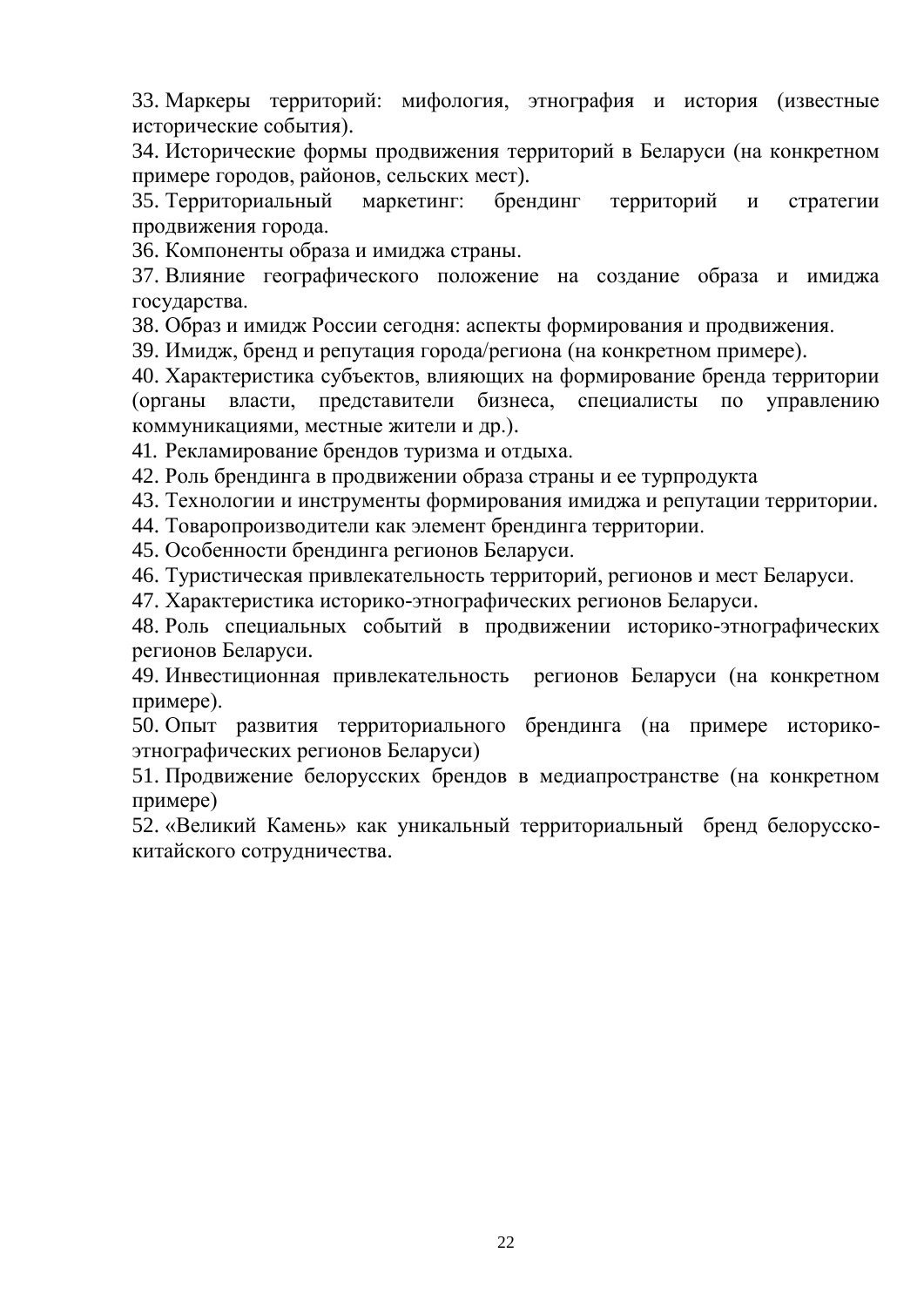# **ПРОТОКОЛ СОГЛАСОВАНИЯ УЧЕБНОЙ ПРОГРАММЫ УВО**

| Название      | Название     | Предложения                | Решение, принятое    |  |
|---------------|--------------|----------------------------|----------------------|--|
| учебной       | кафедры      | об изменениях в содержании | кафедрой,            |  |
| дисциплины,   |              | учебной программы          | разработавшей        |  |
| с которой     |              | учреждения высшего         | учебную программу (с |  |
| требуется     |              | образования по учебной     | указанием даты и     |  |
| согласование  |              | дисциплине                 | номера протокола)    |  |
| Сравнительные | Кафедра      | Her                        | № 13 от 03.05.2019   |  |
| социальные    | социальной   |                            |                      |  |
| исследования  | коммуникации |                            |                      |  |
|               |              |                            |                      |  |
|               |              |                            |                      |  |